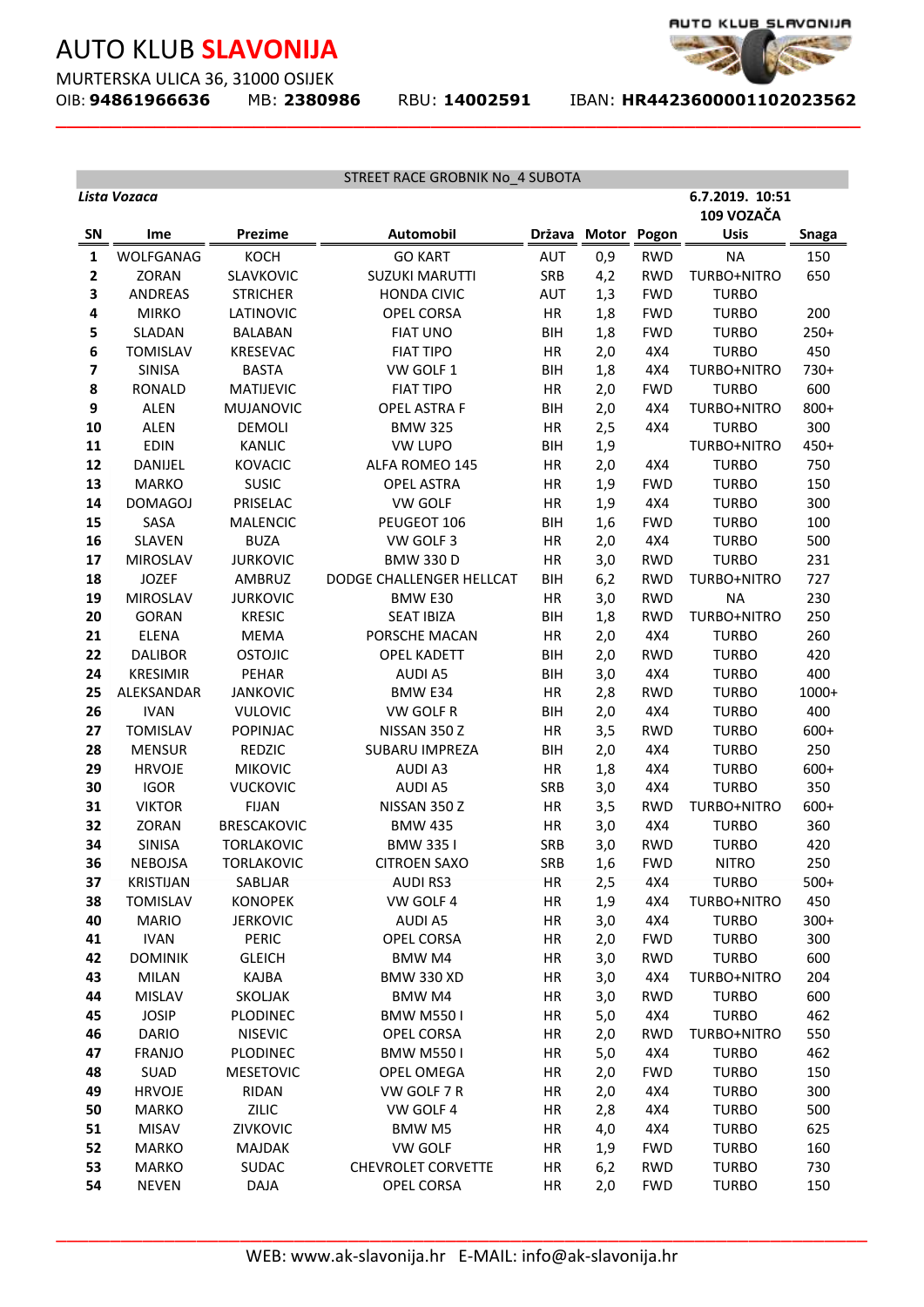MURTERSKA ULICA 36, 31000 OSIJEK<br>OIB: **94861966636** MB: 2380986

**\_\_\_\_\_\_\_\_\_\_\_\_\_\_\_\_\_\_\_\_\_\_\_\_\_\_\_\_\_\_\_\_\_\_\_\_\_\_\_\_\_\_\_\_\_\_\_\_\_\_\_\_\_\_\_\_\_\_\_\_\_\_\_\_\_\_\_\_\_\_\_\_\_**



| SN         | Ime                        | Prezime                       | <b>Automobil</b>                                      |            | Država Motor | Pogon             | <b>Usis</b>                  | <b>Snaga</b> |
|------------|----------------------------|-------------------------------|-------------------------------------------------------|------------|--------------|-------------------|------------------------------|--------------|
| 56         | <b>MARIO</b>               | ZABIC                         | <b>BMW 335</b>                                        | HR         | 3,5          | <b>RWD</b>        | <b>TURBO</b>                 | 350          |
| 58         | <b>NIKOLA</b>              | <b>GALOVIC</b>                | <b>TOYOTA ARISTO</b>                                  | IT         | 3,0          | <b>RWD</b>        | <b>TURBO</b>                 | 280          |
| 59         | <b>ALMIN</b>               | <b>GREDIC</b>                 | BMW E30                                               | HR         | 3,2          | <b>RWD</b>        | <b>NA</b>                    | 343          |
| 60         | <b>DAMIR</b>               | <b>STOJKOVIC</b>              | VW GOLF 5 GTI                                         | HR         | 2,0          | <b>FWD</b>        | <b>TURBO</b>                 | 280          |
| 61         | <b>JASMIN</b>              | <b>GREDIC</b>                 | BMW F30                                               | HR         | 3,0          | <b>RWD</b>        | <b>TURBO</b>                 | 260          |
| 62         | <b>DARIO</b>               | <b>DONADIC</b>                | <b>CITROEN C2 VTS</b>                                 | HR         | 1,6          | <b>FWD</b>        | <b>NA</b>                    | 130          |
| 63         | <b>DENIS</b>               | <b>KRAJNOVIC</b>              | <b>BMW 535</b>                                        | HR         | 3,5          | <b>RWD</b>        | <b>TURBO</b>                 | 300          |
| 64         | <b>SINISA</b>              | <b>NJEZIC</b>                 | VW GOLF 7                                             | HR         | 2,0          | <b>FWD</b>        | <b>TURBO</b>                 | 402          |
| 65         | <b>MARKO</b>               | <b>VNUCEC</b>                 | VW GOLF 5                                             | HR         | 2,0          | <b>FWD</b>        | <b>TURBO</b>                 | 200          |
| 66         | GORDAN                     | <b>GACIC</b>                  | VW GOLF 6                                             | HR         | 2,0          | 4X4               | <b>TURBO</b>                 | 350          |
| 67         | <b>DEJAN</b>               | <b>KOVACEVIC</b>              | OPEL CORSA A                                          | SRB        | 2,0          | <b>FWD</b>        | <b>NA</b>                    | 150          |
| 68         | <b>IVAN</b>                | <b>IVOS</b>                   | VW GOLF 5 GTI                                         | HR         | 2,0          | <b>FWD</b>        | <b>TURBO</b>                 | 280          |
| 69         | <b>IVAN</b>                | <b>VISIC</b>                  | <b>BMW 123 D</b>                                      | HR         | 2,0          | <b>RWD</b>        | <b>TURBO</b>                 | 250          |
| 70         | <b>HRVOJE</b>              | <b>GOLIK</b>                  | <b>AUDIA3</b>                                         | HR         | 3,2          | 4X4               | <b>TURBO</b>                 |              |
| 71         | <b>DRAZEN</b>              | ZEKIC                         | <b>HONDA CIVIC</b>                                    | HR         | 2,4          | <b>FWD</b>        | <b>TURBO</b>                 | 147          |
| 72         | <b>ROBERTO</b>             | SUSANJ                        | SUBARU IMPREZA WRX STI                                | HR         | 2,5          | 4X4               | <b>TURBO</b>                 | 350          |
| 73         | <b>BRANIMIR</b>            | LEMCEK                        | <b>HONDA CIVIC</b>                                    | HR         | 2,0          | <b>FWD</b>        | <b>NA</b>                    | 200          |
| 74         | LORIS                      | <b>BARDAK</b>                 | VW GOLF 5 R32                                         | HR         | 3,2          | 4X4               | <b>NA</b>                    | 260          |
| 75         | <b>KARLO</b>               | <b>CRNCIC</b>                 | PEUGEOT 205 GTI                                       | HR         | 1,9          | <b>FWD</b>        | <b>TURBO</b>                 | 120          |
| 76         | LUKA                       | <b>DATKOVIC</b>               | <b>VW POLO GTI</b>                                    | HR         | 1,8          | <b>FWD</b>        | <b>TURBO</b>                 |              |
| 77         | <b>KRISTIJAN</b>           | <b>KOKOT</b>                  | PEUGEOT 205 GTI                                       | HR         | 3,0          | <b>FWD</b>        | <b>TURBO</b>                 | 150          |
| 78         | <b>ANTONIO</b>             | <b>NANUT</b>                  | VW GOLF 1                                             | HR         | 1,8          | <b>FWD</b>        | <b>TURBO</b>                 | 220          |
| 79         | <b>FILIP</b>               | KOS                           | <b>HONDA CIVIC EG</b>                                 | HR         | 1,8          | <b>FWD</b>        | <b>NA</b>                    | 200          |
| 80         | <b>DINO</b>                | PELOSA                        | VW POLO                                               | HR         | 1,2          | <b>FWD</b>        | <b>TURBO</b>                 | 130          |
| 81         | <b>MARIO</b>               | <b>GALIR</b>                  | <b>SEAT LEON</b>                                      | HR         | 1,9          | <b>FWD</b>        | <b>TURBO</b>                 | 180          |
| 82         | <b>ROBERTO</b>             | <b>TURJAK</b>                 | <b>CITROEN SAXO</b>                                   | HR         | 1,6          | <b>FWD</b>        | <b>NA</b>                    | 100          |
| 83         | <b>KARLO</b>               | <b>BERGER</b>                 | BMW M6                                                | HR         | 5,0          | <b>RWD</b>        | <b>TURBO</b>                 | 540          |
| 84         | VEDRAN                     | ZRNIC                         | VW POLO                                               | HR         | 1,8          | <b>FWD</b>        | <b>TURBO</b>                 | 150          |
| 85         | <b>MATIJA</b>              | <b>KERETIC</b>                | <b>HONDA CIVIC</b>                                    | HR         | 1,6          | <b>FWD</b>        | <b>TURBO</b>                 | 230          |
| 86         | <b>MARKO</b>               | <b>HERMAN</b>                 | <b>HONDA CIVIC</b>                                    | HR         | 2,2          | <b>FWD</b>        | <b>NA</b>                    | 215          |
| 87         | <b>ALEN</b>                | <b>VUGLEC</b>                 | <b>OPEL KADETT</b>                                    | HR         | 2,0          | <b>FWD</b>        | TURBO+NITRO                  | 150          |
| 89         | <b>MATEO</b>               | <b>CURILA</b>                 | <b>AUDIA3</b>                                         | HR         | 1,9          | <b>FWD</b>        | <b>TURBO</b>                 | 200          |
| 91         | <b>JANOS</b>               | <b>FARKAS</b>                 | VW GOLF 6 GTI                                         | HR         | 2,0          | <b>FWD</b>        | <b>TURBO</b>                 | 230          |
| 92         | ZORAN                      | <b>GOSTIMIROVIC</b>           | VW GOLF 7R                                            | HR         | 2,0          | 4X4               | <b>TURBO</b>                 | 410          |
| 93         | <b>MARKO</b>               | <b>KERETIC</b>                | BMW M3                                                | HR         | 3,0          | <b>RWD</b>        | <b>TURBO</b>                 | 30           |
| 94         | <b>IVANO</b>               | <b>IVKOVIC</b>                | OPEL ASTRA GSI                                        | HR         | 2,0          | <b>FWD</b>        | <b>NA</b>                    | 150          |
| 95         | MIHAEL                     | <b>DURDEK</b>                 | BMW E91                                               | HR         | 3,5          | <b>RWD</b>        | <b>TURBO</b>                 | $300+$       |
| 96         | LUKA                       | <b>MARIC</b>                  | AUDI S3                                               | HR         | 2,0          | 4X4               | <b>TURBO</b>                 | 302          |
| 97         | <b>DOMINK</b>              | <b>JASKA</b>                  | <b>AUDIA3</b>                                         | HR         | 2,0          | 4X4               | <b>TURBO</b>                 | 300          |
| 98         | <b>MILAN</b>               | <b>RISTIC</b>                 | <b>VW GOLF GTI</b>                                    | SRB        | 2,0          | <b>FWD</b>        | <b>TURBO</b>                 | 280          |
| 99         | <b>JOSIP</b>               | KASTELAN                      | PEUGEOT 106                                           | HR         | 1,6          | <b>FWD</b>        | <b>NA</b>                    | 90           |
| 100        | NEMANJA                    | PETOSEVIC                     | VW GOLF 5 GTI                                         | <b>SRB</b> | 2,0          | <b>FWD</b>        | <b>TURBO</b>                 | 200          |
| 101        | <b>MARKO</b>               | SANKO                         | VW GOLF 3                                             | HR         | 2,8          | <b>FWD</b>        | <b>NA</b>                    | 205          |
| 105        | <b>IVAN</b>                | LJEVAR                        | <b>BMW 320 D</b>                                      | HR         | 2,0          | <b>RWD</b>        | <b>TURBO</b>                 | 230          |
| 106        | <b>ALEN</b>                | <b>HOVAN</b>                  | VW GOLF 5 GTI                                         | HR         | 2,0          | <b>FWD</b>        | <b>TURBO</b>                 | 400          |
| 108        | <b>ANTONIO</b>             | <b>SIMUNEC</b>                | OPEL CORSA                                            | HR         | 2,0          | <b>FWD</b>        | <b>NA</b>                    | 150          |
| 110        | <b>DARKO</b>               | <b>VRHOVEC</b>                | VW GOLF 2                                             | HR         | 1,8          | <b>FWD</b>        | <b>TURBO</b>                 | 250          |
| 112        | SASA                       | <b>DOMJAN</b>                 | <b>FORD SIERA</b>                                     | HR         | 2,9          | <b>RWD</b>        | <b>TURBO</b>                 | 350          |
| 113<br>115 | ALEKSANDAR<br><b>IVICA</b> | <b>BUNCIC</b><br><b>STERC</b> | VW POLO<br>ALFA ROMEO 155 Q4                          | HR<br>HR   | 1,9          | <b>FWD</b><br>4X4 | <b>TURBO</b><br><b>TURBO</b> | 100<br>190   |
| 116        | <b>TONI</b>                | KACINARI                      | <b>SMART BRABUS CABRIO</b>                            | HR         | 2,0<br>1,0   | <b>RWD</b>        | <b>NA</b>                    | 100          |
| 117        | ZLATKO                     | <b>KRIMER</b>                 | <b>FIAT PUNTO</b>                                     | HR         | 1,4          | <b>FWD</b>        | <b>TURBO</b>                 | 300          |
| 118        | <b>MILAN</b>               | RUKAVINA                      | BMW E60                                               | HR         | 3,0          | <b>RWD</b>        | <b>TURBO</b>                 | 350          |
|            |                            |                               |                                                       |            |              |                   |                              |              |
|            |                            |                               |                                                       |            |              |                   |                              |              |
|            |                            |                               |                                                       |            |              |                   |                              |              |
|            |                            |                               | WEB: www.ak-slavonija.hr E-MAIL: info@ak-slavonija.hr |            |              |                   |                              |              |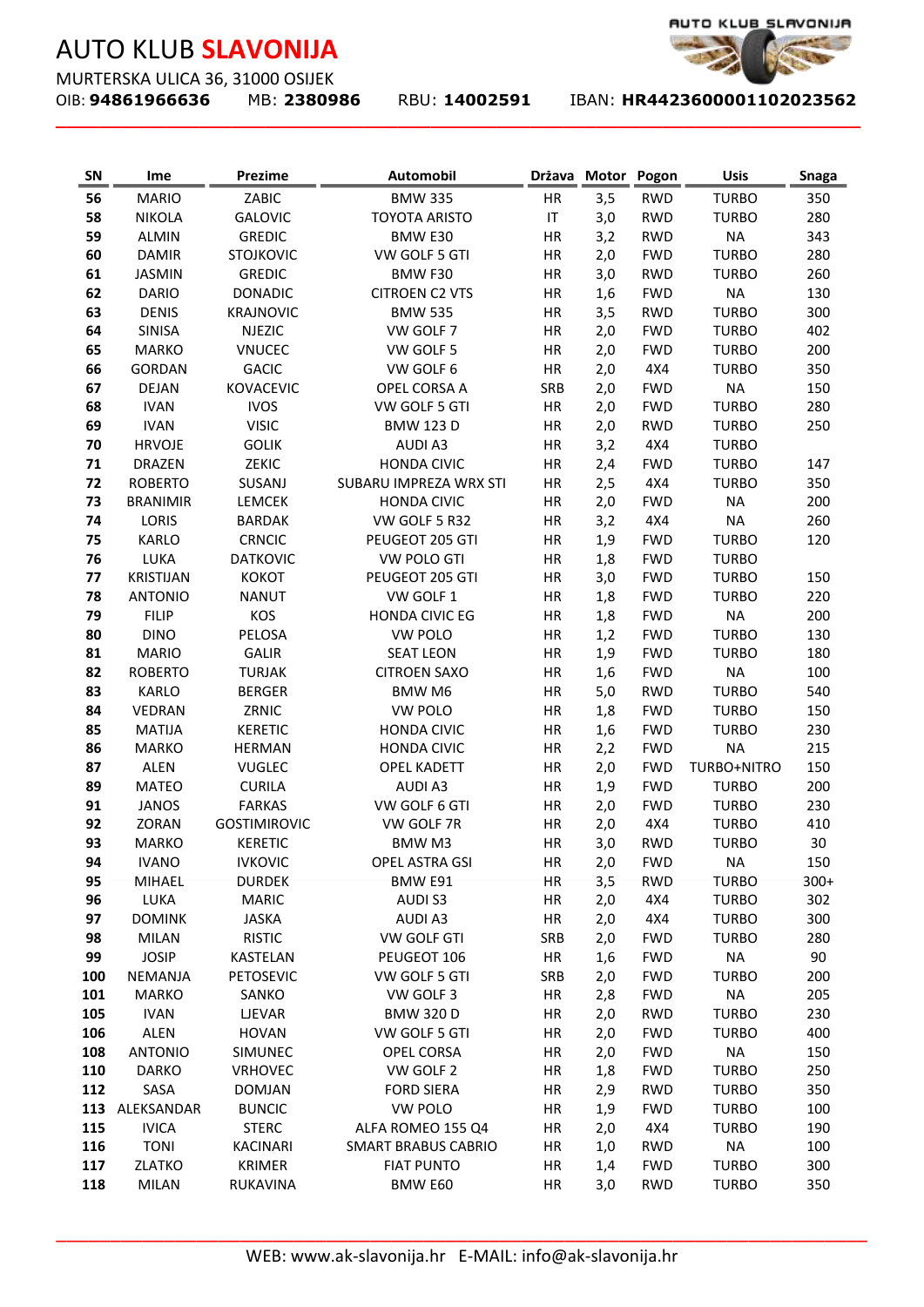MURTERSKA ULICA 36, 31000 OSIJEK<br>OIB: **94861966636** MB: 2380986

**\_\_\_\_\_\_\_\_\_\_\_\_\_\_\_\_\_\_\_\_\_\_\_\_\_\_\_\_\_\_\_\_\_\_\_\_\_\_\_\_\_\_\_\_\_\_\_\_\_\_\_\_\_\_\_\_\_\_\_\_\_\_\_\_\_\_\_\_\_\_\_\_\_**



| SN  | Ime            | Prezime         | Automobil                                             |          | Država Motor Pogon |            | <b>Usis</b>  | <b>Snaga</b> |
|-----|----------------|-----------------|-------------------------------------------------------|----------|--------------------|------------|--------------|--------------|
| 119 | DENIS          | DEMOLI          | <b>AUDI A5</b>                                        | $\sf HR$ | 3,0                | 4X4        | <b>TURBO</b> | 211          |
| 120 | MARKO          | MILINKOVIC      | <b>BMW E60 525</b>                                    | HR       | 2,5                | <b>RWD</b> | <b>TURBO</b> | 220          |
| 121 | <b>JURICA</b>  | <b>BRKLJACA</b> | <b>FIAT TIPO</b>                                      | HR       | 2,0                | 4X4        | <b>TURBO</b> | 200          |
| 122 | <b>ANTONIO</b> | <b>DEVCIC</b>   | VW GOLF 4                                             | HR       | 1,9                | <b>FWD</b> | TURBO+NITRO  | 300          |
| 123 | <b>HRVOJE</b>  | <b>HADROVIC</b> | <b>OPEL ASTRA</b>                                     | HR       | 2,5                | <b>FWD</b> | $\sf NA$     | 200          |
| 124 | JOSIP          | <b>BOROVAC</b>  | ALFA ROMEO 159                                        | $\sf HR$ | 1,9                | <b>FWD</b> | <b>TURBO</b> | 180          |
| 125 | ELDIN          | <b>KURTIC</b>   | VW POLO                                               | BIH      | 1,8                | <b>FWD</b> | <b>TURBO</b> | 350          |
| 126 | <b>JOSIP</b>   | ZOVKO           | <b>BMW 335</b>                                        | $\sf HR$ | 3,5                | <b>RWD</b> | <b>TURBO</b> | 400          |
| 149 | ANA            | ERAK            | VW GOLF 7R                                            | $\sf HR$ | 2,0                | 4X4        | <b>TURBO</b> | 410          |
|     |                |                 |                                                       |          |                    |            |              |              |
|     |                |                 |                                                       |          |                    |            |              |              |
|     |                |                 |                                                       |          |                    |            |              |              |
|     |                |                 | WEB: www.ak-slavonija.hr E-MAIL: info@ak-slavonija.hr |          |                    |            |              |              |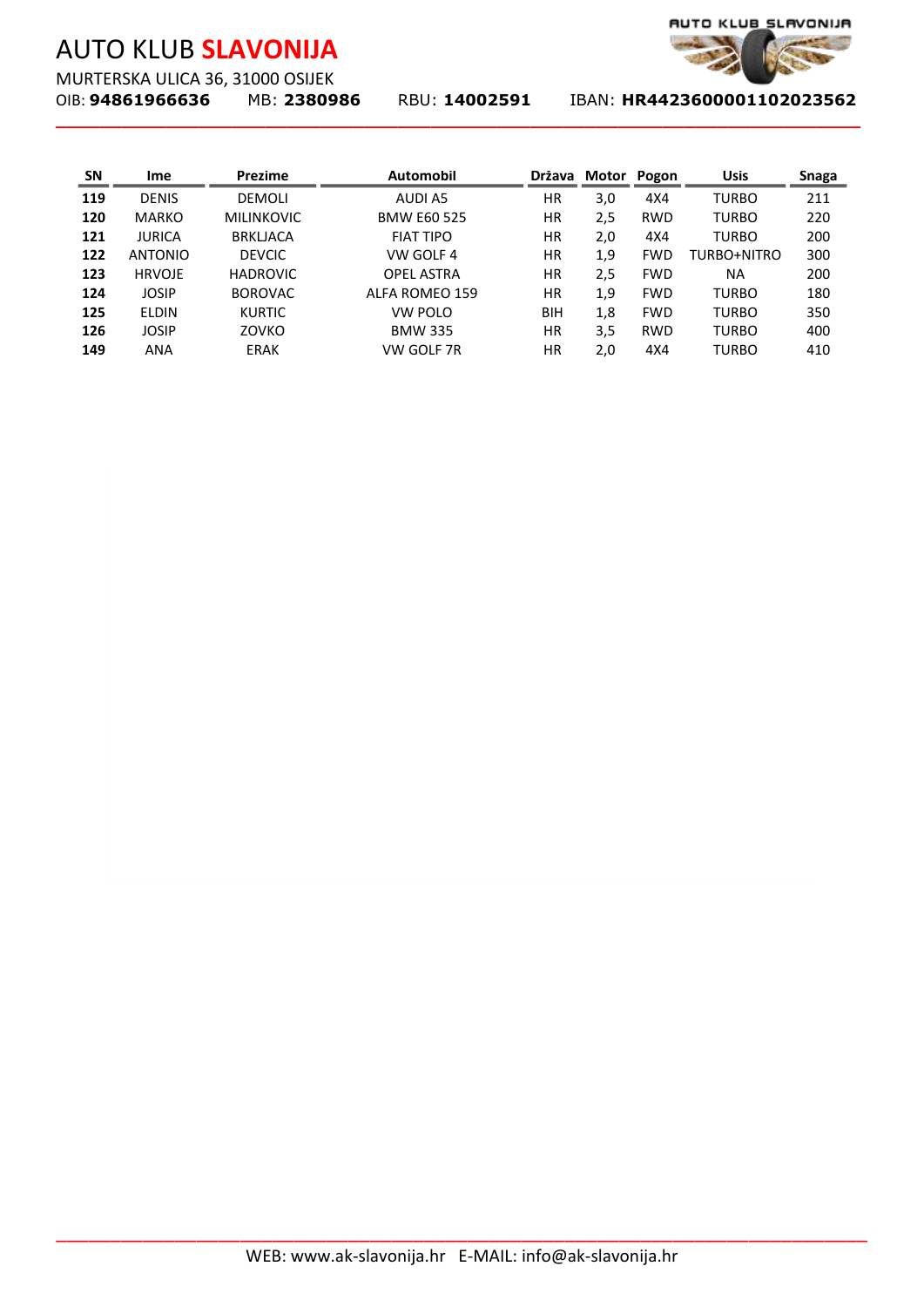MURTERSKA ULICA 36, 31000 OSIJEK<br>OIB: **94861966636** MB: 2380986

**\_\_\_\_\_\_\_\_\_\_\_\_\_\_\_\_\_\_\_\_\_\_\_\_\_\_\_\_\_\_\_\_\_\_\_\_\_\_\_\_\_\_\_\_\_\_\_\_\_\_\_\_\_\_\_\_\_\_\_\_\_\_\_\_\_\_\_\_\_\_\_\_\_**

OIB: **94861966636** MB: **2380986** RBU: **14002591** IBAN: **HR4423600001102023562** 

#### *KVALIFIKACIJSKE VOŽNJE*

| <b>SN</b> | Name                                              | <b>RT</b>      | 60 FT          | 1/8 ET         | 1/8 SPEED | 1/4 ET         | 1/4 SPEED | ΤT               |
|-----------|---------------------------------------------------|----------------|----------------|----------------|-----------|----------------|-----------|------------------|
| 7         | SINISA BASTA - VW GOLF 1                          | 0,000          | 0,000          | 0,000          | 0         | 0,000          | 0         | 10,999           |
| 6         | TOMISLAV KRESEVAC - FIAT TIPO                     | 0,000          | 0,000          | 0,000          | 0         | 0,000          | 0         | 10,999           |
| 2         | ZORAN SLAVKOVIC - SUZUKI MARUTTI                  | 0,101          | 1,787          | 7,314          | 167       | 11,050         | 209       | 11,151           |
| 51        | MISAV ZIVKOVIC - BMW M5                           | 0,131          | 1,822          | 7,133          | 166       | 11,029         | 189       | 11,160           |
| 37        | KRISTIJAN SABLJAR - AUDI RS3                      | 0,311          | 1,795          | 7,158          | 164       | 11,019         | 208       | 11,330           |
| 9         | ALEN MUJANOVIC - OPEL ASTRA F                     | 0,018          | 2,049          | 7,668          | 175       | 11,314         | 225       | 11,332           |
| 29        | HRVOJE MIKOVIC - AUDI A3                          | 0,055          | 1,851          | 7,277          | 171       | 11,365         | 161       | 11,420           |
| 16        | SLAVEN BUZA - VW GOLF 3                           | 0,133          | 1,745          | 7,344          | 159       | 11,314         | 199       | 11,447           |
| 46        | DARIO NISEVIC - OPEL CORSA                        | 0,147          | 1,818          | 7,411          | 162       | 11,379         | 205       | 11,526           |
| 27        | TOMISLAV POPINJAC - NISSAN 350 Z                  | 0,131          | 2,239          | 8,126          | 161       | 11,889         | 214       | 12,020           |
| 45        | JOSIP PLODINEC - BMW M550 I                       | 0,197          | 1,762          | 7,618          | 150       | 11,882         | 177       | 12,079           |
|           | 149 ANA ERAK - VW GOLF 7R                         | 0,558          | 1,825          | 7,418          | 154       | 11,544         | 191       | 12,102           |
| 66        | GORDAN GACIC - VW GOLF 6                          | 0,319          | 1,807          | 7,474          | 154       | 11,843         | 147       | 12,162           |
| 49        | HRVOJE RIDAN - VW GOLF 7 R                        | 0,813          | 1,788          | 7,314          | 159       | 11,372         | 178       | 12,185           |
| 59        | ALMIN GREDIC - BMW E30                            | 0,130          | 2,088          | 8,003          | 159       | 12,061         | 178       | 12,191           |
| 8         | RONALD MATIJEVIC - FIAT TIPO                      | 0,142 2,249    |                | 8,263          | 164       | 12,172         | 188       | 12,314           |
| 25        | ALEKSANDAR JANKOVIC - BMW E34                     | 0,242          | 2,378          | 8,524          | 161       | 12,227         | 225       | 12,469           |
| 26        | IVAN VULOVIC - VW GOLF R                          | 0,384          | 1,790          | 7,525          | 153       | 12,094         | 129       | 12,478           |
| 42        | DOMINIK GLEICH - BMW M4                           | 0,379          | 2,282          | 8,085          | 157       | 12,131         | 197       | 12,510           |
| 44        | MISLAV SKOLJAK - BMW M4                           | 0,174          | 2,217          | 8,307          | 155       | 12,366         | 198       | 12,540           |
| 47        | FRANJO PLODINEC - BMW M5501                       | 0,171          | 1,903          | 7,943          | 146       | 12,371         | 169       | 12,542           |
|           | 31 VIKTOR FIJAN - NISSAN 350 Z                    | 0,168          | 2,458          | 8,373          | 158       | 12,375         | 202       | 12,543           |
| 1         | WOLFGANAG KOCH - GO KART                          | 0,735          | 1,591          | 7,423          | 152       | 11,833         | 146       | 12,568           |
| 11        | EDIN KANLIC - VW LUPO                             | 0,225          | 2,384          | 8,491          | 162       | 12,465         | 205       | 12,690           |
|           | 32 ZORAN BRESCAKOVIC - BMW 435                    | 0,159          | 1,900          | 8,125          | 138       | 12,768         | 174       | 12,927           |
|           | 125 ELDIN KURTIC - VW POLO                        | 0,216          | 2,354          | 8,739          | 151       | 12,754         | 196       | 12,970           |
| 93        | 20 GORAN KRESIC - SEAT IBIZA                      | 0,000<br>0,000 | 0,000          | 0,000          | 0         | 0,000<br>0,000 | $\pmb{0}$ | 12,999<br>12,999 |
| 50        | MARKO KERETIC - BMW M3<br>MARKO ZILIC - VW GOLF 4 | 0,000          | 0,000<br>0,000 | 0,000<br>0,000 | 0<br>0    | 0,000          | 0<br>0    | 12,999           |
| 38        | TOMISLAV KONOPEK - VW GOLF 4                      | 0,000          | 0,000          | 0,000          | 0         | 0,000          | 0         | 12,999           |
|           | 14 DOMAGOJ PRISELAC - VW GOLF                     | 0,000          | 0,000          | 0,000          | 0         | 0,000          | 0         | 12,999           |
|           | 92 ZORAN GOSTIMIROVIC - VW GOLF 7R                | 1,116          | 1,859          | 7,519          | 155       | 11,910         | 155       | 13,026           |
| 3         | ANDREAS STRICHER - HONDA CIVIC                    | 0,215          | 2,395          | 8,866          | 156       | 12,863         | 205       | 13,078           |
| 10        | ALEN DEMOLI - BMW 325                             | 0,118          | 1,933          | 8,137          | 142       | 12,964         | 145       | 13,082           |
| 24.       | KRESIMIR PEHAR - AUDI A5                          | 0,219          | 1,870          | 8,367          | 135       | 13,117         | 150       | 13,336           |
|           | 118 MILAN RUKAVINA - BMW E60                      |                | 0,137 2,270    | 8,683          | 140       | 13,218         | 177       | 13,355           |
|           | 64 SINISA NJEZIC - VW GOLF 7                      |                | 0,221 2,613    | 8,870          | 149       | 13,337         | 149       | 13,558           |
| 77        | KRISTIJAN KOKOT - PEUGEOT 205 GTI                 |                | 0,117 2,370    | 8,865          | 137       | 13,641         | 151       | 13,758           |
|           | 122 ANTONIO DEVCIC - VW GOLF 4                    | 0,144 2,369    |                | 9,003          | 136       | 13,657         | 165       | 13,801           |
|           | 34 SINISA TORLAKOVIC - BMW 335 I                  | 0,246 2,346    |                | 8,706          | 141       | 13,712         | 148       | 13,958           |
|           | 121 JURICA BRKLJACA - FIAT TIPO                   | 0,302 1,893    |                | 8,659          | 129       | 13,679         | 152       | 13,981           |
| 71        | DRAZEN ZEKIC - HONDA CIVIC                        | 0,000 0,000    |                | 0,000          | 0         | 0,000          | $\pmb{0}$ | 13,999           |
| 72        | ROBERTO SUSANJ - SUBARU IMPREZA WRX STI           | 0,000 0,000    |                | 0,000          | 0         | 0,000          | 0         | 13,999           |
| 97        | DOMINK JASKA - AUDI A3                            |                | 0,000 0,000    | 0,000          | 0         | 0,000          | 0         | 13,999           |
| 30        | <b>IGOR VUCKOVIC - AUDI A5</b>                    | 0,000          | 0,000          | 0,000          | 0         | 0,000          | 0         | 13,999           |
|           | 18 JOZEF AMBRUZ - DODGE CHALLENGER HELLCAT        | 0,000          | 0,000          | 0,000          | $\pmb{0}$ | 0,000          | $\pmb{0}$ | 13,999           |
| 63        | DENIS KRAJNOVIC - BMW 535                         |                | 0,274 2,196    | 8,999          | 131       | 13,841         | 164       | 14,115           |
| 5.        | SLADAN BALABAN - FIAT UNO                         |                | 0,282 2,393    | 8,974          | 140       | 13,855         | 140       | 14,137           |
| 95        | MIHAEL DURDEK - BMW E91                           |                | 0,269 2,251    | 8,881          | 136       | 13,947         | 136       | 14,216           |
| 43        | MILAN KAJBA - BMW 330 XD                          |                | 0,287 2,029    | 8,979          | 127       | 13,948         | 161       | 14,235           |
|           | 96 LUKA MARIC - AUDI S3                           |                | 0,337 2,463    | 9,167          | 132       | 13,984         | 165       | 14,321           |
|           | 91 JANOS FARKAS - VW GOLF 6 GTI                   |                | 0,272 2,339    | 9,180          | 130       | 14,061         | 164       | 14,333           |
|           | 61 JASMIN GREDIC - BMW F30                        |                | 0,188 2,240    | 9,129          | 127       | 14,151         | 145       | 14,339           |

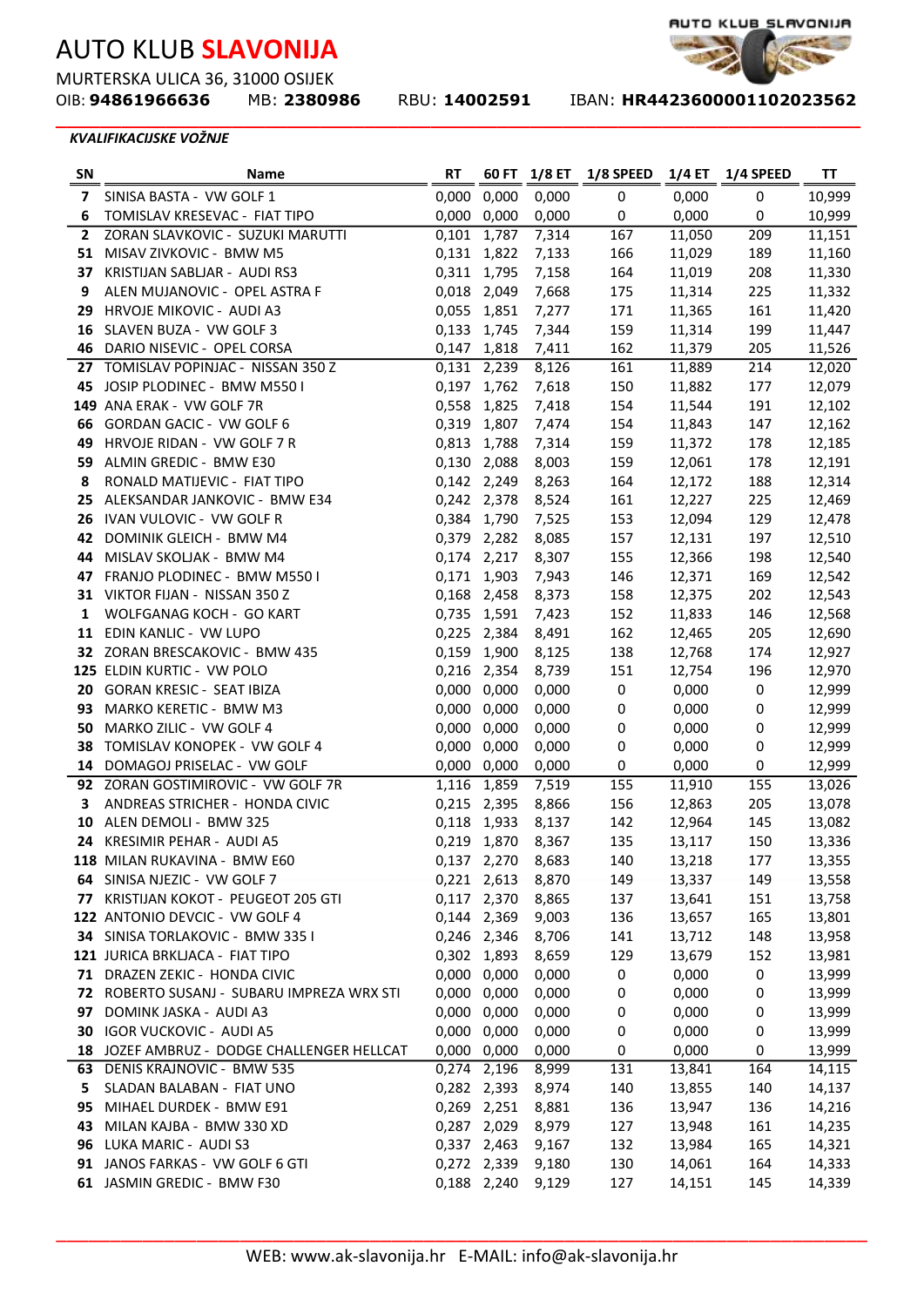MURTERSKA ULICA 36, 31000 OSIJEK<br>OIB: **94861966636** MB: 2380986

**\_\_\_\_\_\_\_\_\_\_\_\_\_\_\_\_\_\_\_\_\_\_\_\_\_\_\_\_\_\_\_\_\_\_\_\_\_\_\_\_\_\_\_\_\_\_\_\_\_\_\_\_\_\_\_\_\_\_\_\_\_\_\_\_\_\_\_\_\_\_\_\_\_**

OIB: **94861966636** MB: **2380986** RBU: **14002591** IBAN: **HR4423600001102023562** 

AUTO KLUB\_SLAVONIJA

#### *KVALIFIKACIJSKE VOŽNJE*

| 0,121 2,065<br>9,233<br>123<br>14,264<br>157<br>14,385<br>40<br>MARIO JERKOVIC - AUDI A5<br>0,600 2,360<br>8,981<br>138<br>14,444<br>83 KARLO BERGER - BMW M6<br>13,844<br>135<br>0,316 2,532<br>9,359<br>14,569<br>19 MIROSLAV JURKOVIC - BMW E30<br>130<br>14,253<br>162<br>0,299 2,157<br>9,203<br>125<br>150<br>14,623<br>48 SUAD MESETOVIC - OPEL OMEGA<br>14,324<br>0,214 2,276<br>9,521<br>128<br>162<br>14,669<br>73 BRANIMIR LEMCEK - HONDA CIVIC<br>14,455<br>98 MILAN RISTIC - VW GOLF GTI<br>9,258<br>135<br>163<br>14,707<br>0,731 2,486<br>13,976<br>9,430<br>130<br>161<br>14,756<br>86<br>MARKO HERMAN - HONDA CIVIC<br>0,391 2,512<br>14,365<br>0,207 2,326<br>9,394<br>119<br>149<br>14,916<br>54<br>NEVEN DAJA - OPEL CORSA<br>14,709<br>MIRKO LATINOVIC - OPEL CORSA<br>0,000<br>0,000<br>0,000<br>$\pmb{0}$<br>0,000<br>14,999<br>0<br>4<br>0,000<br>0,000<br>0,000<br>0,000<br>14,999<br>SASA MALENCIC - PEUGEOT 106<br>0<br>0<br>15<br>0,000<br>0,000<br>0,000<br>0,000<br>14,999<br>56<br>MARIO ZABIC - BMW 335<br>0<br>0<br>0,000<br>0,000<br>0,000<br>0,000<br>14,999<br>75<br>KARLO CRNCIC - PEUGEOT 205 GTI<br>0<br>0<br>0,000<br>0,000<br>14,999<br>79<br>FILIP KOS - HONDA CIVIC EG<br>0,000<br>0,000<br>0<br>0<br>IVAN IVOS - VW GOLF 5 GTI<br>0,000 0,000<br>0,000<br>0,000<br>14,999<br>68<br>0<br>0<br>9,698<br>17 MIROSLAVV JURKOVICC - BMW 330 D<br>0,225<br>2,441<br>122<br>14,890<br>149<br>105 IVAN LJEVAR - BMW 320 D<br>0,171 2,366<br>9,680<br>15,187<br>119<br>15,016<br>148<br>0,305<br>9,857<br>15,226<br>123 HRVOJE HADROVIC - OPEL ASTRA<br>2,749<br>125<br>14,921<br>153<br>15,291<br>67 DEJAN KOVACEVIC - OPEL CORSA A<br>0,224 2,432<br>9,631<br>123<br>15,067<br>134<br>15,291<br>100 NEMANJA PETOSEVIC - VW GOLF 5 GTI<br>0,537 2,467<br>9,551<br>124<br>14,754<br>139<br>69 IVAN VISIC - BMW 123 D<br>0,403 2,518<br>9,777<br>120<br>155<br>15,318<br>14,915<br>110 DARKO VRHOVEC - VW GOLF 2<br>0,317<br>10,039<br>128<br>15,001<br>157<br>15,318<br>2,769<br>115 IVICA STERC - ALFA ROMEO 155 Q4<br>9,630<br>120<br>15,027<br>146<br>15,323<br>0,296<br>2,362<br>119 DENIS DEMOLI - AUDI A5<br>0,046 2,268<br>9,527<br>120<br>15,394<br>15,348<br>130<br>120 MARKO MILINKOVIC - BMW E60 525<br>9,909<br>121<br>15,470<br>0,338 2,584<br>15,132<br>153<br>15,477<br>117 ZLATKO KRIMER - FIAT PUNTO<br>0,282 2,314<br>9,752<br>118<br>15,195<br>144<br>15,536<br>112 SASA DOMJAN - FORD SIERA<br>0,391 2,646<br>9,980<br>125<br>15,145<br>150<br>15,539<br>108 ANTONIO SIMUNEC - OPEL CORSA<br>0,290<br>9,762<br>117<br>2,409<br>15,249<br>134<br>9,889<br>15,269<br>15,588<br>36 NEBOJSA TORLAKOVIC - CITROEN SAXO<br>0,319<br>2,467<br>118<br>148<br>15,604<br>101 MARKO SANKO - VW GOLF 3<br>0,232 2,606<br>10,105<br>119<br>15,372<br>153<br>9,906<br>126<br>15,643<br>87 ALEN VUGLEC - OPEL KADETT<br>0,226 2,543<br>124<br>15,417<br>0,504 2,317<br>9,009<br>133<br>15,159<br>82<br>15,663<br><b>60 DAMIR STOJKOVIC - VW GOLF 5 GTI</b><br>0,540 2,677<br>9,885<br>130<br>15,225<br>15,765<br>78 ANTONIO NANUT - VW GOLF 1<br>140<br>10,187<br>15,770<br>58 NIKOLA GALOVIC - TOYOTA ARISTO<br>0,412 2,681<br>124<br>15,358<br>155<br>124 JOSIP BOROVAC - ALFA ROMEO 159<br>0,443 2,444<br>15,523<br>146<br>15,966<br>10,051<br>115<br>70 HRVOJE GOLIK - AUDI A3<br>0,785 2,268<br>123<br>15,214<br>15,999<br>9,459<br>117<br>LORIS BARDAK - VW GOLF 5 R32<br>0,000 0,000 0,000<br>0,000<br>$\mathbf 0$<br>15,999<br>$\mathbf 0$<br>74<br>0,000<br>0,000<br>84 VEDRAN ZRNIC - VW POLO<br>0,000 0,000<br>0<br>15,999<br>0<br>0,000 0,000<br>0,000<br>0,000<br>15,999<br>76 LUKA DATKOVIC - VW POLO GTI<br>0<br>0<br>0,000 0,000<br>0,000<br>0,000<br>65<br>MARKO VNUCEC - VW GOLF 5<br>0<br>15,999<br>0<br>113 ALEKSANDAR BUNCIC - VW POLO<br>15,752<br>0,249 2,455<br>10,103<br>113<br>140<br>16,001<br>21 ELENA MEMA - PORSCHE MACAN<br>10,209<br>16,240<br>0,558 2,623<br>116<br>15,682<br>145<br>MATIJA KERETIC - HONDA CIVIC<br>120<br>16,244<br>0,617<br>2,608<br>10,141<br>15,627<br>131<br>85<br>MATEO CURILA - AUDI A3<br>125<br>16,250<br>0,430 2,487<br>10,113<br>115<br>15,820<br>89<br>16,298<br>IVANO IVKOVIC - OPEL ASTRA GSI<br>0,251 2,755<br>10,338<br>114<br>16,047<br>139<br>94<br>JOSIP KASTELAN - PEUGEOT 106<br>0,226 2,472<br>16,304<br>10,172<br>109<br>16,078<br>130<br>99<br>DARIO DONADIC - CITROEN C2 VTS<br>0,173 2,471<br>10,231<br>112<br>16,369<br>16,196<br>116<br>62<br>DINO PELOSA - VW POLO<br>10,347<br>110<br>16,208<br>127<br>16,427<br>0,219 2,492<br>80<br>ROBERTO TURJAK - CITROEN SAXO<br>0,169 2,432<br>10,442<br>108<br>16,332<br>135<br>16,501<br>82<br>MARIO GALIR - SEAT LEON<br>0,511 2,343<br>16,528<br>10,060<br>110<br>16,017<br>131<br>81<br>41 IVAN PERIC - OPEL CORSA<br>$0,261$ 2,293<br>9,349<br>104<br>16,310<br>102<br>16,571<br>13 MARKO SUSIC - OPEL ASTRA<br>0,360 2,372<br>16,647<br>10,509<br>111<br>16,287<br>131<br>0,332 2,469 | SN | Name                      | RT |        | 60 FT 1/8 ET 1/8 SPEED |        | 1/4 ET 1/4 SPEED | TΤ     |
|-------------------------------------------------------------------------------------------------------------------------------------------------------------------------------------------------------------------------------------------------------------------------------------------------------------------------------------------------------------------------------------------------------------------------------------------------------------------------------------------------------------------------------------------------------------------------------------------------------------------------------------------------------------------------------------------------------------------------------------------------------------------------------------------------------------------------------------------------------------------------------------------------------------------------------------------------------------------------------------------------------------------------------------------------------------------------------------------------------------------------------------------------------------------------------------------------------------------------------------------------------------------------------------------------------------------------------------------------------------------------------------------------------------------------------------------------------------------------------------------------------------------------------------------------------------------------------------------------------------------------------------------------------------------------------------------------------------------------------------------------------------------------------------------------------------------------------------------------------------------------------------------------------------------------------------------------------------------------------------------------------------------------------------------------------------------------------------------------------------------------------------------------------------------------------------------------------------------------------------------------------------------------------------------------------------------------------------------------------------------------------------------------------------------------------------------------------------------------------------------------------------------------------------------------------------------------------------------------------------------------------------------------------------------------------------------------------------------------------------------------------------------------------------------------------------------------------------------------------------------------------------------------------------------------------------------------------------------------------------------------------------------------------------------------------------------------------------------------------------------------------------------------------------------------------------------------------------------------------------------------------------------------------------------------------------------------------------------------------------------------------------------------------------------------------------------------------------------------------------------------------------------------------------------------------------------------------------------------------------------------------------------------------------------------------------------------------------------------------------------------------------------------------------------------------------------------------------------------------------------------------------------------------------------------------------------------------------------------------------------------------------------------------------------------------------------------------------------------------------------------------------------------------------------------------------------------------------------------------------------------------------------------------------------------------------------------------------------------------------------------------------------------------------------------------------------------------------------------------------------------------------------------------------------------------------------------------------------------------------------------------------------------------------------------------------------------------------------------------------------------------------------------------------------------------------------------------------------------------------------------------------------------------------------------------------------------------------|----|---------------------------|----|--------|------------------------|--------|------------------|--------|
|                                                                                                                                                                                                                                                                                                                                                                                                                                                                                                                                                                                                                                                                                                                                                                                                                                                                                                                                                                                                                                                                                                                                                                                                                                                                                                                                                                                                                                                                                                                                                                                                                                                                                                                                                                                                                                                                                                                                                                                                                                                                                                                                                                                                                                                                                                                                                                                                                                                                                                                                                                                                                                                                                                                                                                                                                                                                                                                                                                                                                                                                                                                                                                                                                                                                                                                                                                                                                                                                                                                                                                                                                                                                                                                                                                                                                                                                                                                                                                                                                                                                                                                                                                                                                                                                                                                                                                                                                                                                                                                                                                                                                                                                                                                                                                                                                                                                                                                                                             |    |                           |    |        |                        |        |                  |        |
|                                                                                                                                                                                                                                                                                                                                                                                                                                                                                                                                                                                                                                                                                                                                                                                                                                                                                                                                                                                                                                                                                                                                                                                                                                                                                                                                                                                                                                                                                                                                                                                                                                                                                                                                                                                                                                                                                                                                                                                                                                                                                                                                                                                                                                                                                                                                                                                                                                                                                                                                                                                                                                                                                                                                                                                                                                                                                                                                                                                                                                                                                                                                                                                                                                                                                                                                                                                                                                                                                                                                                                                                                                                                                                                                                                                                                                                                                                                                                                                                                                                                                                                                                                                                                                                                                                                                                                                                                                                                                                                                                                                                                                                                                                                                                                                                                                                                                                                                                             |    |                           |    |        |                        |        |                  |        |
|                                                                                                                                                                                                                                                                                                                                                                                                                                                                                                                                                                                                                                                                                                                                                                                                                                                                                                                                                                                                                                                                                                                                                                                                                                                                                                                                                                                                                                                                                                                                                                                                                                                                                                                                                                                                                                                                                                                                                                                                                                                                                                                                                                                                                                                                                                                                                                                                                                                                                                                                                                                                                                                                                                                                                                                                                                                                                                                                                                                                                                                                                                                                                                                                                                                                                                                                                                                                                                                                                                                                                                                                                                                                                                                                                                                                                                                                                                                                                                                                                                                                                                                                                                                                                                                                                                                                                                                                                                                                                                                                                                                                                                                                                                                                                                                                                                                                                                                                                             |    |                           |    |        |                        |        |                  |        |
|                                                                                                                                                                                                                                                                                                                                                                                                                                                                                                                                                                                                                                                                                                                                                                                                                                                                                                                                                                                                                                                                                                                                                                                                                                                                                                                                                                                                                                                                                                                                                                                                                                                                                                                                                                                                                                                                                                                                                                                                                                                                                                                                                                                                                                                                                                                                                                                                                                                                                                                                                                                                                                                                                                                                                                                                                                                                                                                                                                                                                                                                                                                                                                                                                                                                                                                                                                                                                                                                                                                                                                                                                                                                                                                                                                                                                                                                                                                                                                                                                                                                                                                                                                                                                                                                                                                                                                                                                                                                                                                                                                                                                                                                                                                                                                                                                                                                                                                                                             |    |                           |    |        |                        |        |                  |        |
|                                                                                                                                                                                                                                                                                                                                                                                                                                                                                                                                                                                                                                                                                                                                                                                                                                                                                                                                                                                                                                                                                                                                                                                                                                                                                                                                                                                                                                                                                                                                                                                                                                                                                                                                                                                                                                                                                                                                                                                                                                                                                                                                                                                                                                                                                                                                                                                                                                                                                                                                                                                                                                                                                                                                                                                                                                                                                                                                                                                                                                                                                                                                                                                                                                                                                                                                                                                                                                                                                                                                                                                                                                                                                                                                                                                                                                                                                                                                                                                                                                                                                                                                                                                                                                                                                                                                                                                                                                                                                                                                                                                                                                                                                                                                                                                                                                                                                                                                                             |    |                           |    |        |                        |        |                  |        |
|                                                                                                                                                                                                                                                                                                                                                                                                                                                                                                                                                                                                                                                                                                                                                                                                                                                                                                                                                                                                                                                                                                                                                                                                                                                                                                                                                                                                                                                                                                                                                                                                                                                                                                                                                                                                                                                                                                                                                                                                                                                                                                                                                                                                                                                                                                                                                                                                                                                                                                                                                                                                                                                                                                                                                                                                                                                                                                                                                                                                                                                                                                                                                                                                                                                                                                                                                                                                                                                                                                                                                                                                                                                                                                                                                                                                                                                                                                                                                                                                                                                                                                                                                                                                                                                                                                                                                                                                                                                                                                                                                                                                                                                                                                                                                                                                                                                                                                                                                             |    |                           |    |        |                        |        |                  |        |
|                                                                                                                                                                                                                                                                                                                                                                                                                                                                                                                                                                                                                                                                                                                                                                                                                                                                                                                                                                                                                                                                                                                                                                                                                                                                                                                                                                                                                                                                                                                                                                                                                                                                                                                                                                                                                                                                                                                                                                                                                                                                                                                                                                                                                                                                                                                                                                                                                                                                                                                                                                                                                                                                                                                                                                                                                                                                                                                                                                                                                                                                                                                                                                                                                                                                                                                                                                                                                                                                                                                                                                                                                                                                                                                                                                                                                                                                                                                                                                                                                                                                                                                                                                                                                                                                                                                                                                                                                                                                                                                                                                                                                                                                                                                                                                                                                                                                                                                                                             |    |                           |    |        |                        |        |                  |        |
|                                                                                                                                                                                                                                                                                                                                                                                                                                                                                                                                                                                                                                                                                                                                                                                                                                                                                                                                                                                                                                                                                                                                                                                                                                                                                                                                                                                                                                                                                                                                                                                                                                                                                                                                                                                                                                                                                                                                                                                                                                                                                                                                                                                                                                                                                                                                                                                                                                                                                                                                                                                                                                                                                                                                                                                                                                                                                                                                                                                                                                                                                                                                                                                                                                                                                                                                                                                                                                                                                                                                                                                                                                                                                                                                                                                                                                                                                                                                                                                                                                                                                                                                                                                                                                                                                                                                                                                                                                                                                                                                                                                                                                                                                                                                                                                                                                                                                                                                                             |    |                           |    |        |                        |        |                  |        |
|                                                                                                                                                                                                                                                                                                                                                                                                                                                                                                                                                                                                                                                                                                                                                                                                                                                                                                                                                                                                                                                                                                                                                                                                                                                                                                                                                                                                                                                                                                                                                                                                                                                                                                                                                                                                                                                                                                                                                                                                                                                                                                                                                                                                                                                                                                                                                                                                                                                                                                                                                                                                                                                                                                                                                                                                                                                                                                                                                                                                                                                                                                                                                                                                                                                                                                                                                                                                                                                                                                                                                                                                                                                                                                                                                                                                                                                                                                                                                                                                                                                                                                                                                                                                                                                                                                                                                                                                                                                                                                                                                                                                                                                                                                                                                                                                                                                                                                                                                             |    |                           |    |        |                        |        |                  |        |
|                                                                                                                                                                                                                                                                                                                                                                                                                                                                                                                                                                                                                                                                                                                                                                                                                                                                                                                                                                                                                                                                                                                                                                                                                                                                                                                                                                                                                                                                                                                                                                                                                                                                                                                                                                                                                                                                                                                                                                                                                                                                                                                                                                                                                                                                                                                                                                                                                                                                                                                                                                                                                                                                                                                                                                                                                                                                                                                                                                                                                                                                                                                                                                                                                                                                                                                                                                                                                                                                                                                                                                                                                                                                                                                                                                                                                                                                                                                                                                                                                                                                                                                                                                                                                                                                                                                                                                                                                                                                                                                                                                                                                                                                                                                                                                                                                                                                                                                                                             |    |                           |    |        |                        |        |                  |        |
|                                                                                                                                                                                                                                                                                                                                                                                                                                                                                                                                                                                                                                                                                                                                                                                                                                                                                                                                                                                                                                                                                                                                                                                                                                                                                                                                                                                                                                                                                                                                                                                                                                                                                                                                                                                                                                                                                                                                                                                                                                                                                                                                                                                                                                                                                                                                                                                                                                                                                                                                                                                                                                                                                                                                                                                                                                                                                                                                                                                                                                                                                                                                                                                                                                                                                                                                                                                                                                                                                                                                                                                                                                                                                                                                                                                                                                                                                                                                                                                                                                                                                                                                                                                                                                                                                                                                                                                                                                                                                                                                                                                                                                                                                                                                                                                                                                                                                                                                                             |    |                           |    |        |                        |        |                  |        |
|                                                                                                                                                                                                                                                                                                                                                                                                                                                                                                                                                                                                                                                                                                                                                                                                                                                                                                                                                                                                                                                                                                                                                                                                                                                                                                                                                                                                                                                                                                                                                                                                                                                                                                                                                                                                                                                                                                                                                                                                                                                                                                                                                                                                                                                                                                                                                                                                                                                                                                                                                                                                                                                                                                                                                                                                                                                                                                                                                                                                                                                                                                                                                                                                                                                                                                                                                                                                                                                                                                                                                                                                                                                                                                                                                                                                                                                                                                                                                                                                                                                                                                                                                                                                                                                                                                                                                                                                                                                                                                                                                                                                                                                                                                                                                                                                                                                                                                                                                             |    |                           |    |        |                        |        |                  |        |
|                                                                                                                                                                                                                                                                                                                                                                                                                                                                                                                                                                                                                                                                                                                                                                                                                                                                                                                                                                                                                                                                                                                                                                                                                                                                                                                                                                                                                                                                                                                                                                                                                                                                                                                                                                                                                                                                                                                                                                                                                                                                                                                                                                                                                                                                                                                                                                                                                                                                                                                                                                                                                                                                                                                                                                                                                                                                                                                                                                                                                                                                                                                                                                                                                                                                                                                                                                                                                                                                                                                                                                                                                                                                                                                                                                                                                                                                                                                                                                                                                                                                                                                                                                                                                                                                                                                                                                                                                                                                                                                                                                                                                                                                                                                                                                                                                                                                                                                                                             |    |                           |    |        |                        |        |                  |        |
|                                                                                                                                                                                                                                                                                                                                                                                                                                                                                                                                                                                                                                                                                                                                                                                                                                                                                                                                                                                                                                                                                                                                                                                                                                                                                                                                                                                                                                                                                                                                                                                                                                                                                                                                                                                                                                                                                                                                                                                                                                                                                                                                                                                                                                                                                                                                                                                                                                                                                                                                                                                                                                                                                                                                                                                                                                                                                                                                                                                                                                                                                                                                                                                                                                                                                                                                                                                                                                                                                                                                                                                                                                                                                                                                                                                                                                                                                                                                                                                                                                                                                                                                                                                                                                                                                                                                                                                                                                                                                                                                                                                                                                                                                                                                                                                                                                                                                                                                                             |    |                           |    |        |                        |        |                  |        |
|                                                                                                                                                                                                                                                                                                                                                                                                                                                                                                                                                                                                                                                                                                                                                                                                                                                                                                                                                                                                                                                                                                                                                                                                                                                                                                                                                                                                                                                                                                                                                                                                                                                                                                                                                                                                                                                                                                                                                                                                                                                                                                                                                                                                                                                                                                                                                                                                                                                                                                                                                                                                                                                                                                                                                                                                                                                                                                                                                                                                                                                                                                                                                                                                                                                                                                                                                                                                                                                                                                                                                                                                                                                                                                                                                                                                                                                                                                                                                                                                                                                                                                                                                                                                                                                                                                                                                                                                                                                                                                                                                                                                                                                                                                                                                                                                                                                                                                                                                             |    |                           |    |        |                        |        |                  | 15,115 |
|                                                                                                                                                                                                                                                                                                                                                                                                                                                                                                                                                                                                                                                                                                                                                                                                                                                                                                                                                                                                                                                                                                                                                                                                                                                                                                                                                                                                                                                                                                                                                                                                                                                                                                                                                                                                                                                                                                                                                                                                                                                                                                                                                                                                                                                                                                                                                                                                                                                                                                                                                                                                                                                                                                                                                                                                                                                                                                                                                                                                                                                                                                                                                                                                                                                                                                                                                                                                                                                                                                                                                                                                                                                                                                                                                                                                                                                                                                                                                                                                                                                                                                                                                                                                                                                                                                                                                                                                                                                                                                                                                                                                                                                                                                                                                                                                                                                                                                                                                             |    |                           |    |        |                        |        |                  |        |
|                                                                                                                                                                                                                                                                                                                                                                                                                                                                                                                                                                                                                                                                                                                                                                                                                                                                                                                                                                                                                                                                                                                                                                                                                                                                                                                                                                                                                                                                                                                                                                                                                                                                                                                                                                                                                                                                                                                                                                                                                                                                                                                                                                                                                                                                                                                                                                                                                                                                                                                                                                                                                                                                                                                                                                                                                                                                                                                                                                                                                                                                                                                                                                                                                                                                                                                                                                                                                                                                                                                                                                                                                                                                                                                                                                                                                                                                                                                                                                                                                                                                                                                                                                                                                                                                                                                                                                                                                                                                                                                                                                                                                                                                                                                                                                                                                                                                                                                                                             |    |                           |    |        |                        |        |                  |        |
|                                                                                                                                                                                                                                                                                                                                                                                                                                                                                                                                                                                                                                                                                                                                                                                                                                                                                                                                                                                                                                                                                                                                                                                                                                                                                                                                                                                                                                                                                                                                                                                                                                                                                                                                                                                                                                                                                                                                                                                                                                                                                                                                                                                                                                                                                                                                                                                                                                                                                                                                                                                                                                                                                                                                                                                                                                                                                                                                                                                                                                                                                                                                                                                                                                                                                                                                                                                                                                                                                                                                                                                                                                                                                                                                                                                                                                                                                                                                                                                                                                                                                                                                                                                                                                                                                                                                                                                                                                                                                                                                                                                                                                                                                                                                                                                                                                                                                                                                                             |    |                           |    |        |                        |        |                  |        |
|                                                                                                                                                                                                                                                                                                                                                                                                                                                                                                                                                                                                                                                                                                                                                                                                                                                                                                                                                                                                                                                                                                                                                                                                                                                                                                                                                                                                                                                                                                                                                                                                                                                                                                                                                                                                                                                                                                                                                                                                                                                                                                                                                                                                                                                                                                                                                                                                                                                                                                                                                                                                                                                                                                                                                                                                                                                                                                                                                                                                                                                                                                                                                                                                                                                                                                                                                                                                                                                                                                                                                                                                                                                                                                                                                                                                                                                                                                                                                                                                                                                                                                                                                                                                                                                                                                                                                                                                                                                                                                                                                                                                                                                                                                                                                                                                                                                                                                                                                             |    |                           |    |        |                        |        |                  |        |
|                                                                                                                                                                                                                                                                                                                                                                                                                                                                                                                                                                                                                                                                                                                                                                                                                                                                                                                                                                                                                                                                                                                                                                                                                                                                                                                                                                                                                                                                                                                                                                                                                                                                                                                                                                                                                                                                                                                                                                                                                                                                                                                                                                                                                                                                                                                                                                                                                                                                                                                                                                                                                                                                                                                                                                                                                                                                                                                                                                                                                                                                                                                                                                                                                                                                                                                                                                                                                                                                                                                                                                                                                                                                                                                                                                                                                                                                                                                                                                                                                                                                                                                                                                                                                                                                                                                                                                                                                                                                                                                                                                                                                                                                                                                                                                                                                                                                                                                                                             |    |                           |    |        |                        |        |                  |        |
|                                                                                                                                                                                                                                                                                                                                                                                                                                                                                                                                                                                                                                                                                                                                                                                                                                                                                                                                                                                                                                                                                                                                                                                                                                                                                                                                                                                                                                                                                                                                                                                                                                                                                                                                                                                                                                                                                                                                                                                                                                                                                                                                                                                                                                                                                                                                                                                                                                                                                                                                                                                                                                                                                                                                                                                                                                                                                                                                                                                                                                                                                                                                                                                                                                                                                                                                                                                                                                                                                                                                                                                                                                                                                                                                                                                                                                                                                                                                                                                                                                                                                                                                                                                                                                                                                                                                                                                                                                                                                                                                                                                                                                                                                                                                                                                                                                                                                                                                                             |    |                           |    |        |                        |        |                  |        |
|                                                                                                                                                                                                                                                                                                                                                                                                                                                                                                                                                                                                                                                                                                                                                                                                                                                                                                                                                                                                                                                                                                                                                                                                                                                                                                                                                                                                                                                                                                                                                                                                                                                                                                                                                                                                                                                                                                                                                                                                                                                                                                                                                                                                                                                                                                                                                                                                                                                                                                                                                                                                                                                                                                                                                                                                                                                                                                                                                                                                                                                                                                                                                                                                                                                                                                                                                                                                                                                                                                                                                                                                                                                                                                                                                                                                                                                                                                                                                                                                                                                                                                                                                                                                                                                                                                                                                                                                                                                                                                                                                                                                                                                                                                                                                                                                                                                                                                                                                             |    |                           |    |        |                        |        |                  |        |
|                                                                                                                                                                                                                                                                                                                                                                                                                                                                                                                                                                                                                                                                                                                                                                                                                                                                                                                                                                                                                                                                                                                                                                                                                                                                                                                                                                                                                                                                                                                                                                                                                                                                                                                                                                                                                                                                                                                                                                                                                                                                                                                                                                                                                                                                                                                                                                                                                                                                                                                                                                                                                                                                                                                                                                                                                                                                                                                                                                                                                                                                                                                                                                                                                                                                                                                                                                                                                                                                                                                                                                                                                                                                                                                                                                                                                                                                                                                                                                                                                                                                                                                                                                                                                                                                                                                                                                                                                                                                                                                                                                                                                                                                                                                                                                                                                                                                                                                                                             |    |                           |    |        |                        |        |                  |        |
|                                                                                                                                                                                                                                                                                                                                                                                                                                                                                                                                                                                                                                                                                                                                                                                                                                                                                                                                                                                                                                                                                                                                                                                                                                                                                                                                                                                                                                                                                                                                                                                                                                                                                                                                                                                                                                                                                                                                                                                                                                                                                                                                                                                                                                                                                                                                                                                                                                                                                                                                                                                                                                                                                                                                                                                                                                                                                                                                                                                                                                                                                                                                                                                                                                                                                                                                                                                                                                                                                                                                                                                                                                                                                                                                                                                                                                                                                                                                                                                                                                                                                                                                                                                                                                                                                                                                                                                                                                                                                                                                                                                                                                                                                                                                                                                                                                                                                                                                                             |    |                           |    |        |                        |        |                  |        |
|                                                                                                                                                                                                                                                                                                                                                                                                                                                                                                                                                                                                                                                                                                                                                                                                                                                                                                                                                                                                                                                                                                                                                                                                                                                                                                                                                                                                                                                                                                                                                                                                                                                                                                                                                                                                                                                                                                                                                                                                                                                                                                                                                                                                                                                                                                                                                                                                                                                                                                                                                                                                                                                                                                                                                                                                                                                                                                                                                                                                                                                                                                                                                                                                                                                                                                                                                                                                                                                                                                                                                                                                                                                                                                                                                                                                                                                                                                                                                                                                                                                                                                                                                                                                                                                                                                                                                                                                                                                                                                                                                                                                                                                                                                                                                                                                                                                                                                                                                             |    |                           |    |        |                        |        |                  |        |
|                                                                                                                                                                                                                                                                                                                                                                                                                                                                                                                                                                                                                                                                                                                                                                                                                                                                                                                                                                                                                                                                                                                                                                                                                                                                                                                                                                                                                                                                                                                                                                                                                                                                                                                                                                                                                                                                                                                                                                                                                                                                                                                                                                                                                                                                                                                                                                                                                                                                                                                                                                                                                                                                                                                                                                                                                                                                                                                                                                                                                                                                                                                                                                                                                                                                                                                                                                                                                                                                                                                                                                                                                                                                                                                                                                                                                                                                                                                                                                                                                                                                                                                                                                                                                                                                                                                                                                                                                                                                                                                                                                                                                                                                                                                                                                                                                                                                                                                                                             |    |                           |    |        |                        |        |                  |        |
|                                                                                                                                                                                                                                                                                                                                                                                                                                                                                                                                                                                                                                                                                                                                                                                                                                                                                                                                                                                                                                                                                                                                                                                                                                                                                                                                                                                                                                                                                                                                                                                                                                                                                                                                                                                                                                                                                                                                                                                                                                                                                                                                                                                                                                                                                                                                                                                                                                                                                                                                                                                                                                                                                                                                                                                                                                                                                                                                                                                                                                                                                                                                                                                                                                                                                                                                                                                                                                                                                                                                                                                                                                                                                                                                                                                                                                                                                                                                                                                                                                                                                                                                                                                                                                                                                                                                                                                                                                                                                                                                                                                                                                                                                                                                                                                                                                                                                                                                                             |    |                           |    |        |                        |        |                  |        |
|                                                                                                                                                                                                                                                                                                                                                                                                                                                                                                                                                                                                                                                                                                                                                                                                                                                                                                                                                                                                                                                                                                                                                                                                                                                                                                                                                                                                                                                                                                                                                                                                                                                                                                                                                                                                                                                                                                                                                                                                                                                                                                                                                                                                                                                                                                                                                                                                                                                                                                                                                                                                                                                                                                                                                                                                                                                                                                                                                                                                                                                                                                                                                                                                                                                                                                                                                                                                                                                                                                                                                                                                                                                                                                                                                                                                                                                                                                                                                                                                                                                                                                                                                                                                                                                                                                                                                                                                                                                                                                                                                                                                                                                                                                                                                                                                                                                                                                                                                             |    |                           |    |        |                        |        |                  |        |
|                                                                                                                                                                                                                                                                                                                                                                                                                                                                                                                                                                                                                                                                                                                                                                                                                                                                                                                                                                                                                                                                                                                                                                                                                                                                                                                                                                                                                                                                                                                                                                                                                                                                                                                                                                                                                                                                                                                                                                                                                                                                                                                                                                                                                                                                                                                                                                                                                                                                                                                                                                                                                                                                                                                                                                                                                                                                                                                                                                                                                                                                                                                                                                                                                                                                                                                                                                                                                                                                                                                                                                                                                                                                                                                                                                                                                                                                                                                                                                                                                                                                                                                                                                                                                                                                                                                                                                                                                                                                                                                                                                                                                                                                                                                                                                                                                                                                                                                                                             |    |                           |    |        |                        |        |                  |        |
|                                                                                                                                                                                                                                                                                                                                                                                                                                                                                                                                                                                                                                                                                                                                                                                                                                                                                                                                                                                                                                                                                                                                                                                                                                                                                                                                                                                                                                                                                                                                                                                                                                                                                                                                                                                                                                                                                                                                                                                                                                                                                                                                                                                                                                                                                                                                                                                                                                                                                                                                                                                                                                                                                                                                                                                                                                                                                                                                                                                                                                                                                                                                                                                                                                                                                                                                                                                                                                                                                                                                                                                                                                                                                                                                                                                                                                                                                                                                                                                                                                                                                                                                                                                                                                                                                                                                                                                                                                                                                                                                                                                                                                                                                                                                                                                                                                                                                                                                                             |    |                           |    |        |                        |        |                  |        |
|                                                                                                                                                                                                                                                                                                                                                                                                                                                                                                                                                                                                                                                                                                                                                                                                                                                                                                                                                                                                                                                                                                                                                                                                                                                                                                                                                                                                                                                                                                                                                                                                                                                                                                                                                                                                                                                                                                                                                                                                                                                                                                                                                                                                                                                                                                                                                                                                                                                                                                                                                                                                                                                                                                                                                                                                                                                                                                                                                                                                                                                                                                                                                                                                                                                                                                                                                                                                                                                                                                                                                                                                                                                                                                                                                                                                                                                                                                                                                                                                                                                                                                                                                                                                                                                                                                                                                                                                                                                                                                                                                                                                                                                                                                                                                                                                                                                                                                                                                             |    |                           |    |        |                        |        |                  |        |
|                                                                                                                                                                                                                                                                                                                                                                                                                                                                                                                                                                                                                                                                                                                                                                                                                                                                                                                                                                                                                                                                                                                                                                                                                                                                                                                                                                                                                                                                                                                                                                                                                                                                                                                                                                                                                                                                                                                                                                                                                                                                                                                                                                                                                                                                                                                                                                                                                                                                                                                                                                                                                                                                                                                                                                                                                                                                                                                                                                                                                                                                                                                                                                                                                                                                                                                                                                                                                                                                                                                                                                                                                                                                                                                                                                                                                                                                                                                                                                                                                                                                                                                                                                                                                                                                                                                                                                                                                                                                                                                                                                                                                                                                                                                                                                                                                                                                                                                                                             |    |                           |    |        |                        |        |                  |        |
|                                                                                                                                                                                                                                                                                                                                                                                                                                                                                                                                                                                                                                                                                                                                                                                                                                                                                                                                                                                                                                                                                                                                                                                                                                                                                                                                                                                                                                                                                                                                                                                                                                                                                                                                                                                                                                                                                                                                                                                                                                                                                                                                                                                                                                                                                                                                                                                                                                                                                                                                                                                                                                                                                                                                                                                                                                                                                                                                                                                                                                                                                                                                                                                                                                                                                                                                                                                                                                                                                                                                                                                                                                                                                                                                                                                                                                                                                                                                                                                                                                                                                                                                                                                                                                                                                                                                                                                                                                                                                                                                                                                                                                                                                                                                                                                                                                                                                                                                                             |    |                           |    |        |                        |        |                  |        |
|                                                                                                                                                                                                                                                                                                                                                                                                                                                                                                                                                                                                                                                                                                                                                                                                                                                                                                                                                                                                                                                                                                                                                                                                                                                                                                                                                                                                                                                                                                                                                                                                                                                                                                                                                                                                                                                                                                                                                                                                                                                                                                                                                                                                                                                                                                                                                                                                                                                                                                                                                                                                                                                                                                                                                                                                                                                                                                                                                                                                                                                                                                                                                                                                                                                                                                                                                                                                                                                                                                                                                                                                                                                                                                                                                                                                                                                                                                                                                                                                                                                                                                                                                                                                                                                                                                                                                                                                                                                                                                                                                                                                                                                                                                                                                                                                                                                                                                                                                             |    |                           |    |        |                        |        |                  |        |
|                                                                                                                                                                                                                                                                                                                                                                                                                                                                                                                                                                                                                                                                                                                                                                                                                                                                                                                                                                                                                                                                                                                                                                                                                                                                                                                                                                                                                                                                                                                                                                                                                                                                                                                                                                                                                                                                                                                                                                                                                                                                                                                                                                                                                                                                                                                                                                                                                                                                                                                                                                                                                                                                                                                                                                                                                                                                                                                                                                                                                                                                                                                                                                                                                                                                                                                                                                                                                                                                                                                                                                                                                                                                                                                                                                                                                                                                                                                                                                                                                                                                                                                                                                                                                                                                                                                                                                                                                                                                                                                                                                                                                                                                                                                                                                                                                                                                                                                                                             |    |                           |    |        |                        |        |                  |        |
|                                                                                                                                                                                                                                                                                                                                                                                                                                                                                                                                                                                                                                                                                                                                                                                                                                                                                                                                                                                                                                                                                                                                                                                                                                                                                                                                                                                                                                                                                                                                                                                                                                                                                                                                                                                                                                                                                                                                                                                                                                                                                                                                                                                                                                                                                                                                                                                                                                                                                                                                                                                                                                                                                                                                                                                                                                                                                                                                                                                                                                                                                                                                                                                                                                                                                                                                                                                                                                                                                                                                                                                                                                                                                                                                                                                                                                                                                                                                                                                                                                                                                                                                                                                                                                                                                                                                                                                                                                                                                                                                                                                                                                                                                                                                                                                                                                                                                                                                                             |    |                           |    |        |                        |        |                  |        |
|                                                                                                                                                                                                                                                                                                                                                                                                                                                                                                                                                                                                                                                                                                                                                                                                                                                                                                                                                                                                                                                                                                                                                                                                                                                                                                                                                                                                                                                                                                                                                                                                                                                                                                                                                                                                                                                                                                                                                                                                                                                                                                                                                                                                                                                                                                                                                                                                                                                                                                                                                                                                                                                                                                                                                                                                                                                                                                                                                                                                                                                                                                                                                                                                                                                                                                                                                                                                                                                                                                                                                                                                                                                                                                                                                                                                                                                                                                                                                                                                                                                                                                                                                                                                                                                                                                                                                                                                                                                                                                                                                                                                                                                                                                                                                                                                                                                                                                                                                             |    |                           |    |        |                        |        |                  |        |
|                                                                                                                                                                                                                                                                                                                                                                                                                                                                                                                                                                                                                                                                                                                                                                                                                                                                                                                                                                                                                                                                                                                                                                                                                                                                                                                                                                                                                                                                                                                                                                                                                                                                                                                                                                                                                                                                                                                                                                                                                                                                                                                                                                                                                                                                                                                                                                                                                                                                                                                                                                                                                                                                                                                                                                                                                                                                                                                                                                                                                                                                                                                                                                                                                                                                                                                                                                                                                                                                                                                                                                                                                                                                                                                                                                                                                                                                                                                                                                                                                                                                                                                                                                                                                                                                                                                                                                                                                                                                                                                                                                                                                                                                                                                                                                                                                                                                                                                                                             |    |                           |    |        |                        |        |                  |        |
|                                                                                                                                                                                                                                                                                                                                                                                                                                                                                                                                                                                                                                                                                                                                                                                                                                                                                                                                                                                                                                                                                                                                                                                                                                                                                                                                                                                                                                                                                                                                                                                                                                                                                                                                                                                                                                                                                                                                                                                                                                                                                                                                                                                                                                                                                                                                                                                                                                                                                                                                                                                                                                                                                                                                                                                                                                                                                                                                                                                                                                                                                                                                                                                                                                                                                                                                                                                                                                                                                                                                                                                                                                                                                                                                                                                                                                                                                                                                                                                                                                                                                                                                                                                                                                                                                                                                                                                                                                                                                                                                                                                                                                                                                                                                                                                                                                                                                                                                                             |    |                           |    |        |                        |        |                  |        |
|                                                                                                                                                                                                                                                                                                                                                                                                                                                                                                                                                                                                                                                                                                                                                                                                                                                                                                                                                                                                                                                                                                                                                                                                                                                                                                                                                                                                                                                                                                                                                                                                                                                                                                                                                                                                                                                                                                                                                                                                                                                                                                                                                                                                                                                                                                                                                                                                                                                                                                                                                                                                                                                                                                                                                                                                                                                                                                                                                                                                                                                                                                                                                                                                                                                                                                                                                                                                                                                                                                                                                                                                                                                                                                                                                                                                                                                                                                                                                                                                                                                                                                                                                                                                                                                                                                                                                                                                                                                                                                                                                                                                                                                                                                                                                                                                                                                                                                                                                             |    |                           |    |        |                        |        |                  |        |
|                                                                                                                                                                                                                                                                                                                                                                                                                                                                                                                                                                                                                                                                                                                                                                                                                                                                                                                                                                                                                                                                                                                                                                                                                                                                                                                                                                                                                                                                                                                                                                                                                                                                                                                                                                                                                                                                                                                                                                                                                                                                                                                                                                                                                                                                                                                                                                                                                                                                                                                                                                                                                                                                                                                                                                                                                                                                                                                                                                                                                                                                                                                                                                                                                                                                                                                                                                                                                                                                                                                                                                                                                                                                                                                                                                                                                                                                                                                                                                                                                                                                                                                                                                                                                                                                                                                                                                                                                                                                                                                                                                                                                                                                                                                                                                                                                                                                                                                                                             |    |                           |    |        |                        |        |                  |        |
|                                                                                                                                                                                                                                                                                                                                                                                                                                                                                                                                                                                                                                                                                                                                                                                                                                                                                                                                                                                                                                                                                                                                                                                                                                                                                                                                                                                                                                                                                                                                                                                                                                                                                                                                                                                                                                                                                                                                                                                                                                                                                                                                                                                                                                                                                                                                                                                                                                                                                                                                                                                                                                                                                                                                                                                                                                                                                                                                                                                                                                                                                                                                                                                                                                                                                                                                                                                                                                                                                                                                                                                                                                                                                                                                                                                                                                                                                                                                                                                                                                                                                                                                                                                                                                                                                                                                                                                                                                                                                                                                                                                                                                                                                                                                                                                                                                                                                                                                                             |    |                           |    |        |                        |        |                  |        |
|                                                                                                                                                                                                                                                                                                                                                                                                                                                                                                                                                                                                                                                                                                                                                                                                                                                                                                                                                                                                                                                                                                                                                                                                                                                                                                                                                                                                                                                                                                                                                                                                                                                                                                                                                                                                                                                                                                                                                                                                                                                                                                                                                                                                                                                                                                                                                                                                                                                                                                                                                                                                                                                                                                                                                                                                                                                                                                                                                                                                                                                                                                                                                                                                                                                                                                                                                                                                                                                                                                                                                                                                                                                                                                                                                                                                                                                                                                                                                                                                                                                                                                                                                                                                                                                                                                                                                                                                                                                                                                                                                                                                                                                                                                                                                                                                                                                                                                                                                             |    |                           |    |        |                        |        |                  |        |
|                                                                                                                                                                                                                                                                                                                                                                                                                                                                                                                                                                                                                                                                                                                                                                                                                                                                                                                                                                                                                                                                                                                                                                                                                                                                                                                                                                                                                                                                                                                                                                                                                                                                                                                                                                                                                                                                                                                                                                                                                                                                                                                                                                                                                                                                                                                                                                                                                                                                                                                                                                                                                                                                                                                                                                                                                                                                                                                                                                                                                                                                                                                                                                                                                                                                                                                                                                                                                                                                                                                                                                                                                                                                                                                                                                                                                                                                                                                                                                                                                                                                                                                                                                                                                                                                                                                                                                                                                                                                                                                                                                                                                                                                                                                                                                                                                                                                                                                                                             |    |                           |    |        |                        |        |                  |        |
|                                                                                                                                                                                                                                                                                                                                                                                                                                                                                                                                                                                                                                                                                                                                                                                                                                                                                                                                                                                                                                                                                                                                                                                                                                                                                                                                                                                                                                                                                                                                                                                                                                                                                                                                                                                                                                                                                                                                                                                                                                                                                                                                                                                                                                                                                                                                                                                                                                                                                                                                                                                                                                                                                                                                                                                                                                                                                                                                                                                                                                                                                                                                                                                                                                                                                                                                                                                                                                                                                                                                                                                                                                                                                                                                                                                                                                                                                                                                                                                                                                                                                                                                                                                                                                                                                                                                                                                                                                                                                                                                                                                                                                                                                                                                                                                                                                                                                                                                                             |    |                           |    |        |                        |        |                  |        |
|                                                                                                                                                                                                                                                                                                                                                                                                                                                                                                                                                                                                                                                                                                                                                                                                                                                                                                                                                                                                                                                                                                                                                                                                                                                                                                                                                                                                                                                                                                                                                                                                                                                                                                                                                                                                                                                                                                                                                                                                                                                                                                                                                                                                                                                                                                                                                                                                                                                                                                                                                                                                                                                                                                                                                                                                                                                                                                                                                                                                                                                                                                                                                                                                                                                                                                                                                                                                                                                                                                                                                                                                                                                                                                                                                                                                                                                                                                                                                                                                                                                                                                                                                                                                                                                                                                                                                                                                                                                                                                                                                                                                                                                                                                                                                                                                                                                                                                                                                             |    |                           |    |        |                        |        |                  |        |
|                                                                                                                                                                                                                                                                                                                                                                                                                                                                                                                                                                                                                                                                                                                                                                                                                                                                                                                                                                                                                                                                                                                                                                                                                                                                                                                                                                                                                                                                                                                                                                                                                                                                                                                                                                                                                                                                                                                                                                                                                                                                                                                                                                                                                                                                                                                                                                                                                                                                                                                                                                                                                                                                                                                                                                                                                                                                                                                                                                                                                                                                                                                                                                                                                                                                                                                                                                                                                                                                                                                                                                                                                                                                                                                                                                                                                                                                                                                                                                                                                                                                                                                                                                                                                                                                                                                                                                                                                                                                                                                                                                                                                                                                                                                                                                                                                                                                                                                                                             |    |                           |    |        |                        |        |                  |        |
|                                                                                                                                                                                                                                                                                                                                                                                                                                                                                                                                                                                                                                                                                                                                                                                                                                                                                                                                                                                                                                                                                                                                                                                                                                                                                                                                                                                                                                                                                                                                                                                                                                                                                                                                                                                                                                                                                                                                                                                                                                                                                                                                                                                                                                                                                                                                                                                                                                                                                                                                                                                                                                                                                                                                                                                                                                                                                                                                                                                                                                                                                                                                                                                                                                                                                                                                                                                                                                                                                                                                                                                                                                                                                                                                                                                                                                                                                                                                                                                                                                                                                                                                                                                                                                                                                                                                                                                                                                                                                                                                                                                                                                                                                                                                                                                                                                                                                                                                                             |    |                           |    |        |                        |        |                  |        |
|                                                                                                                                                                                                                                                                                                                                                                                                                                                                                                                                                                                                                                                                                                                                                                                                                                                                                                                                                                                                                                                                                                                                                                                                                                                                                                                                                                                                                                                                                                                                                                                                                                                                                                                                                                                                                                                                                                                                                                                                                                                                                                                                                                                                                                                                                                                                                                                                                                                                                                                                                                                                                                                                                                                                                                                                                                                                                                                                                                                                                                                                                                                                                                                                                                                                                                                                                                                                                                                                                                                                                                                                                                                                                                                                                                                                                                                                                                                                                                                                                                                                                                                                                                                                                                                                                                                                                                                                                                                                                                                                                                                                                                                                                                                                                                                                                                                                                                                                                             |    |                           |    |        |                        |        |                  |        |
|                                                                                                                                                                                                                                                                                                                                                                                                                                                                                                                                                                                                                                                                                                                                                                                                                                                                                                                                                                                                                                                                                                                                                                                                                                                                                                                                                                                                                                                                                                                                                                                                                                                                                                                                                                                                                                                                                                                                                                                                                                                                                                                                                                                                                                                                                                                                                                                                                                                                                                                                                                                                                                                                                                                                                                                                                                                                                                                                                                                                                                                                                                                                                                                                                                                                                                                                                                                                                                                                                                                                                                                                                                                                                                                                                                                                                                                                                                                                                                                                                                                                                                                                                                                                                                                                                                                                                                                                                                                                                                                                                                                                                                                                                                                                                                                                                                                                                                                                                             |    |                           |    |        |                        |        |                  |        |
|                                                                                                                                                                                                                                                                                                                                                                                                                                                                                                                                                                                                                                                                                                                                                                                                                                                                                                                                                                                                                                                                                                                                                                                                                                                                                                                                                                                                                                                                                                                                                                                                                                                                                                                                                                                                                                                                                                                                                                                                                                                                                                                                                                                                                                                                                                                                                                                                                                                                                                                                                                                                                                                                                                                                                                                                                                                                                                                                                                                                                                                                                                                                                                                                                                                                                                                                                                                                                                                                                                                                                                                                                                                                                                                                                                                                                                                                                                                                                                                                                                                                                                                                                                                                                                                                                                                                                                                                                                                                                                                                                                                                                                                                                                                                                                                                                                                                                                                                                             |    | 52 MARKO MAJDAK - VW GOLF |    | 10,632 | 109                    | 16,395 | 138              | 16,727 |

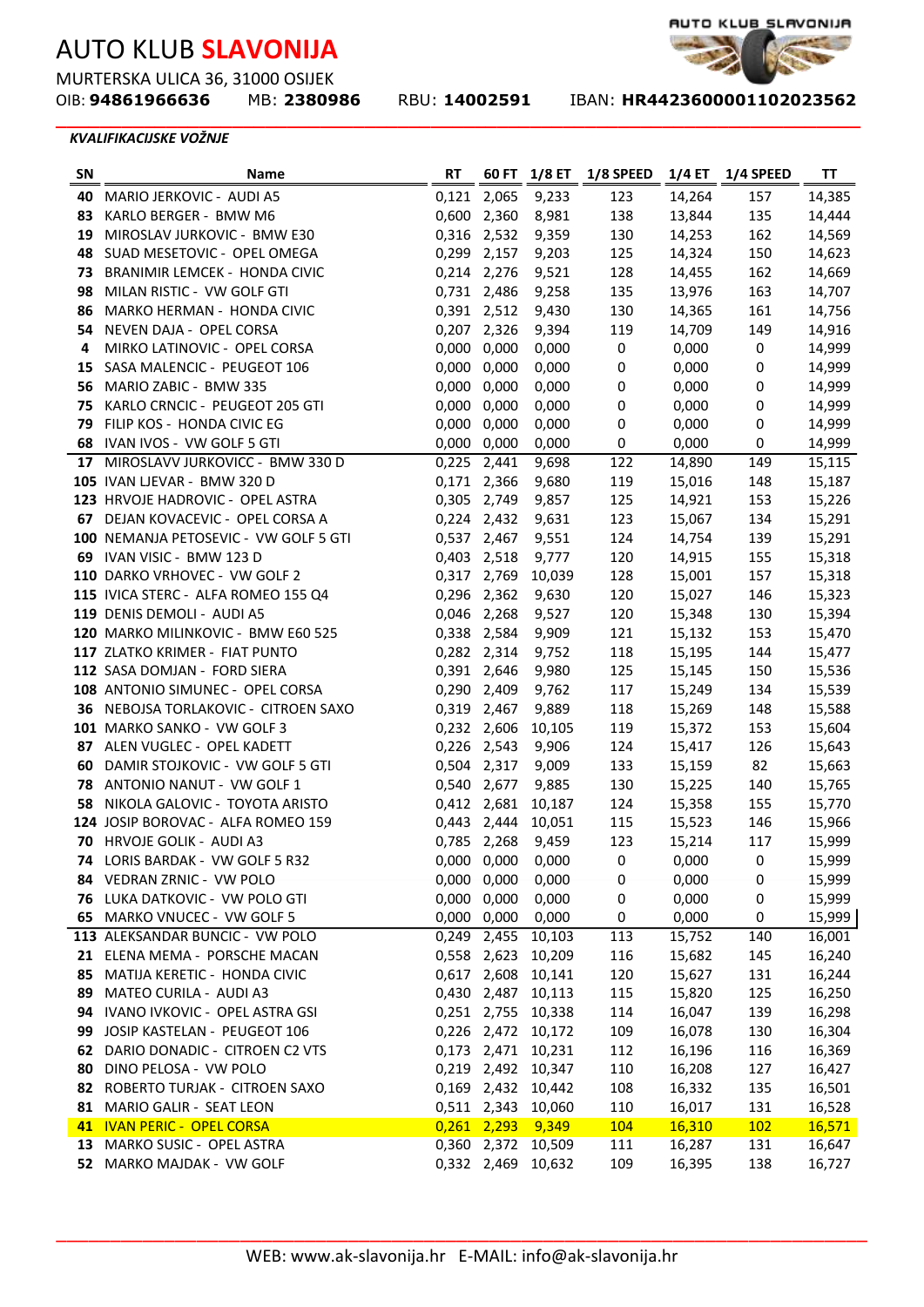

MURTERSKA ULICA 36, 31000 OSIJEK

**\_\_\_\_\_\_\_\_\_\_\_\_\_\_\_\_\_\_\_\_\_\_\_\_\_\_\_\_\_\_\_\_\_\_\_\_\_\_\_\_\_\_\_\_\_\_\_\_\_\_\_\_\_\_\_\_\_\_\_\_\_\_\_\_\_\_\_\_\_\_\_\_\_**

|           |           | Klasa: 16   |                    |           |               |               |           |    |           |       |                    |           |           |          |          |                |
|-----------|-----------|-------------|--------------------|-----------|---------------|---------------|-----------|----|-----------|-------|--------------------|-----------|-----------|----------|----------|----------------|
| <b>SN</b> | <b>RT</b> | 60 FT       | 1/8 ET             | 1/8 SPEED | 1/4 SPEED     | <b>1/4 ET</b> | $1/4$ TT  | SΝ | <b>RT</b> |       | 60 FT 1/8 ET       | 1/8 SPEED | 1/4 SPEED | $1/4$ ET | $1/4$ TT | <b>Krug</b>    |
|           |           |             |                    |           |               |               |           |    |           |       |                    |           |           |          |          |                |
|           |           |             |                    |           | <b>KRUG 1</b> |               |           |    |           |       |                    |           |           |          |          |                |
| 113       |           |             | 0,482 2,539 10,283 | 112       | 139           | 15,976        | 16,458    | 21 |           |       | 0,671 2,702 10,341 | 115       | 143       | 15,865   | 16,536   | 1              |
| 52        |           | 0,234 2,518 | 10,712             | 108       | 137           | 16,506        | 16,740    | 85 | 0,526     |       | 2,627 10,350       | 105       | 138       | 16,195   | 16,721   | 1              |
| 94        |           | 0,395 2,692 | 10,308             | 115       | 143           | 15,963        | 16,358    | 13 | 0,413     | 2,428 | 10,340             | 113       | 133       | 16,067   | 16,480   | 1              |
| 99        |           | 0,364 2,433 | 10,106             | 113       | 138           | 15,805        | 16,169    | 89 | 0,325     | 2,389 | 10,015             | 110       | 136       | 15,757   | 16,082   | 1              |
| 82        |           | 0,224 2,414 | 10.419             | 109       | 135           | 16,273        | 16,497    | 81 | 0,273     |       | 2,514 10,314       | 107       | 136       | 16,198   | 16,471   | 1              |
| 80        | <b>RL</b> |             | 2,575 10,410       | 111       | 129           | 16,389        | <b>RL</b> | 62 |           |       | 0,320 2,442 10,361 | 110       | 130       | 16,298   | 16,618   | 1              |
|           |           |             |                    |           |               |               |           |    |           |       |                    |           |           |          |          |                |
|           |           |             |                    |           | <b>KRUG 2</b> |               |           |    |           |       |                    |           |           |          |          |                |
| 62        |           | 0,222 2,445 | 10,263             | 111       | 139           | 15,975        | 16,197    | 85 | 0,635     | 2,547 | 9.987              | 120       | 132       | 15,553   | 16,188   | 2              |
| 113       |           | 0,373 2,486 | 10,157             | 114       | 138           | 15,858        | 16,231    | 81 | 0,353     | 2,616 | 10.179             | 115       | 137       | 15,853   | 16,206   | 2              |
| 89        |           |             | 0,241 2,856 11,126 | 114       | 148           | 16,657        | 16,898    | 94 | 0,264     |       | 2,693 10,509       | 103       | 136       | 16,585   | 16,849   | $\overline{2}$ |
|           |           |             |                    |           |               |               |           |    |           |       |                    |           |           |          |          |                |
|           |           |             |                    |           | <b>KRUG 3</b> |               |           |    |           |       |                    |           |           |          |          |                |
| 85        | LW        |             |                    |           |               |               |           |    |           |       |                    |           |           |          |          | 3              |
| 81        |           |             | 0,363 2,474 10,101 | 114       | 144           | 15,651        | 16,014    | 94 |           |       | 0,406 2,582 10,082 | 117       | 140       | 15,587   | 15,993   | 3              |
|           |           |             |                    |           |               |               |           |    |           |       |                    |           |           |          |          |                |
|           |           |             |                    |           | <b>KRUG 4</b> |               |           |    |           |       |                    |           |           |          |          |                |
| 81        |           |             | 0,546 2,565 10,236 | 110       | 124           | 16,101        | 16,647    | 85 |           |       | 0,855 2,645 10,026 | 121       | 122       | 15,821   | 16,676   | 4              |
|           |           |             |                    |           |               |               |           |    |           |       |                    |           |           |          |          |                |
|           |           |             |                    |           |               |               |           |    |           |       |                    |           |           |          |          |                |

| MJESTO I SN |                    |
|-------------|--------------------|
| 81          | <b>MARIO GALIR</b> |
| 85          | MATIJA KERETIĆ     |
| 62          | DARIO DONADIĆ      |
|             |                    |

|     |           | Klasa: 15   |                    |           |               |        |          |     |           |             |              |                        |                  |        |           |             |
|-----|-----------|-------------|--------------------|-----------|---------------|--------|----------|-----|-----------|-------------|--------------|------------------------|------------------|--------|-----------|-------------|
| SΝ  | <b>RT</b> |             | 60 FT 1/8 ET       | 1/8 SPEED | 1/4 SPEED     | 1/4 ET | $1/4$ TT | SN  | <b>RT</b> |             |              | 60 FT 1/8 ET 1/8 SPEED | 1/4 SPEED 1/4 ET |        | $1/4$ TT  | <b>Krug</b> |
|     |           |             |                    |           |               |        |          |     |           |             |              |                        |                  |        |           |             |
|     |           |             |                    |           | <b>KRUG 1</b> |        |          |     |           |             |              |                        |                  |        |           |             |
| 17  | LW        |             |                    |           |               |        |          |     |           |             |              |                        |                  |        |           | 1           |
| 69  | 0,433     | 2,128       | 9,228              | 121       | 157           | 14,319 | 14,752   | 123 |           | 0,365 2,472 | 9,634        | 125                    | 151              | 14,754 | 15,119    | 1           |
| 112 |           | 0,275 2,418 | 9,712              | 120       | 151           | 15,009 | 15,284   | 78  | 0,055     | 2,738       | 9,945        | 126                    | 135              | 15,231 | 15,286    | 1           |
| 115 | 0,244     | 2,056       | 9,178              | 123       | 150           | 14,449 | 14,693   | 100 | 0,655     | 2,549       | 9,603        | 124                    | 154              | 14,755 | 15,410    | 1           |
| 84  | 0,559     | 2,569       | 9,646              | 120       | 137           | 15,505 | 16,064   | 124 | 0,103     | 2,735       | 10.529       | 114                    | 144              | 16,070 | 16,173    | 1           |
| 120 |           | 0,241 2,585 | 9.897              | 120       | 159           | 15,144 | 15,385   | 70  | 0,486     | 2,338       | 9,577        | 119                    | 127              | 15,020 | 15,506    | 1           |
| 110 |           | 0,558 2,621 | 9,657              | 131       | 164           | 14,501 | 15,059   | 119 | 0,158     | 2,199       | 9,435        | 123                    | 120              | 14,981 | 15,139    | 1           |
| 65  |           | 0,500 2,428 | 9,489              | 122       | 139           | 14,846 | 15,346   | 67  |           | 0,229 2,496 | 10,465       | 106                    | 143              | 16,123 | 16,352    | 1           |
| 58  |           | 0,401 2,584 | 9,884              | 129       | 164           | 14,752 | 15,153   | 74  |           | 0,488 2,151 | 9,180        | 125                    | 141              | 14,329 | 14,817    | 1           |
| 108 | 0,308     | 2,482       | 9,591              | 118       | 133           | 15,134 | 15,442   | 36  | 0,195     | 2,453       | 9,865        | 118                    | 142              | 15,416 | 15,611    | 1           |
| 101 | 0.429     | 2,556       | 10,224             | 113       | 145           | 15,781 | 16,210   | 105 |           | 0,051 2,482 | 9.691        | 121                    | 151              | 14,959 | 15,010    | 1           |
| 87  |           | 0,255 2,499 | 10,044             | 122       | 136           | 15,354 | 15,609   | 60  |           | 0,590 2,333 | 9,441        | 114                    | 113              | 14,945 | 15,535    | 1           |
| 117 |           | 0,336 2,357 | 9,559              | 120       | 148           | 14,865 | 15,201   | 76  |           | 0,474 2,582 | 9,635        | 130                    | 153              | 14,687 | 15,161    | 1           |
|     |           |             |                    |           | <b>KRUG 2</b> |        |          |     |           |             |              |                        |                  |        |           |             |
| 105 | <b>LW</b> |             |                    |           |               |        |          |     |           |             |              |                        |                  |        |           | 2           |
| 124 |           |             | 0,316 2,436 10,077 | 115       | 141           | 15,600 | 15,916   | 120 |           | 0,313 2,409 | 9.761        | 120                    | 148              | 15,104 | 15,417    | 2           |
| 108 |           | 0,273 2,479 | 9,567              | 124       | 135           | 14,922 | 15,195   | 58  | 0,198     | 2,933       | 10,220       | 131                    | 167              | 15,010 | 15,208    | 2           |
| 60  |           | 0,601 2,303 | 10,668             | 112       | 157           | 15,988 | 16,589   | 112 | 0,258     | 2,580       | 10,499       | 116                    | 148              | 15,969 | 16,227    | 2           |
| 123 |           | 0,600 2,318 | 9,560              | 115       | 145           | 15,038 | 15,638   | 17  | <b>RL</b> |             | 3,289 10,554 | 124                    | 130              | 15,879 | <b>RL</b> | 2           |
| 100 | 0.479     | 2,378       | 9.459              | 124       | 143           | 14,641 | 15,120   | 65  |           | 0,521 2,448 | 9.577        | 124                    | 123              | 14,935 | 15,456    | 2           |
| 110 |           | 0,688 2,475 | 9.933              | 130       | 163           | 14.820 | 15,508   | 76  |           | 0,362 2,532 | 9.498        | 128                    | 144              | 15,066 | 15,428    | 2           |
|     |           |             |                    |           |               |        |          |     |           |             |              |                        |                  |        |           |             |
|     |           |             |                    |           | <b>KRUG 3</b> |        |          |     |           |             |              |                        |                  |        |           |             |
| 100 | <b>LW</b> |             |                    |           |               |        |          |     |           |             |              |                        |                  |        |           | 3           |
| 120 |           | 0,342 2,418 | 9,736              | 120       | 152           | 15,033 | 15,375   | 112 |           | 0,276 2,342 | 9,492        | 122                    | 153              | 14,728 | 15,004    | 3           |
| 108 |           | 0,222 2,413 | 9,496              | 119       | 144           | 14,848 | 15,070   | 76  |           | 0,365 2,470 | 9,373        | 128                    | 134              | 14,662 | 15,027    | 3           |
| 123 |           | 0,395 2,366 | 9,568              | 123       | 154           | 14,672 | 15,067   | 105 |           | 0,187 2,356 | 9,595        | 120                    | 150              | 14,888 | 15,075    | 3           |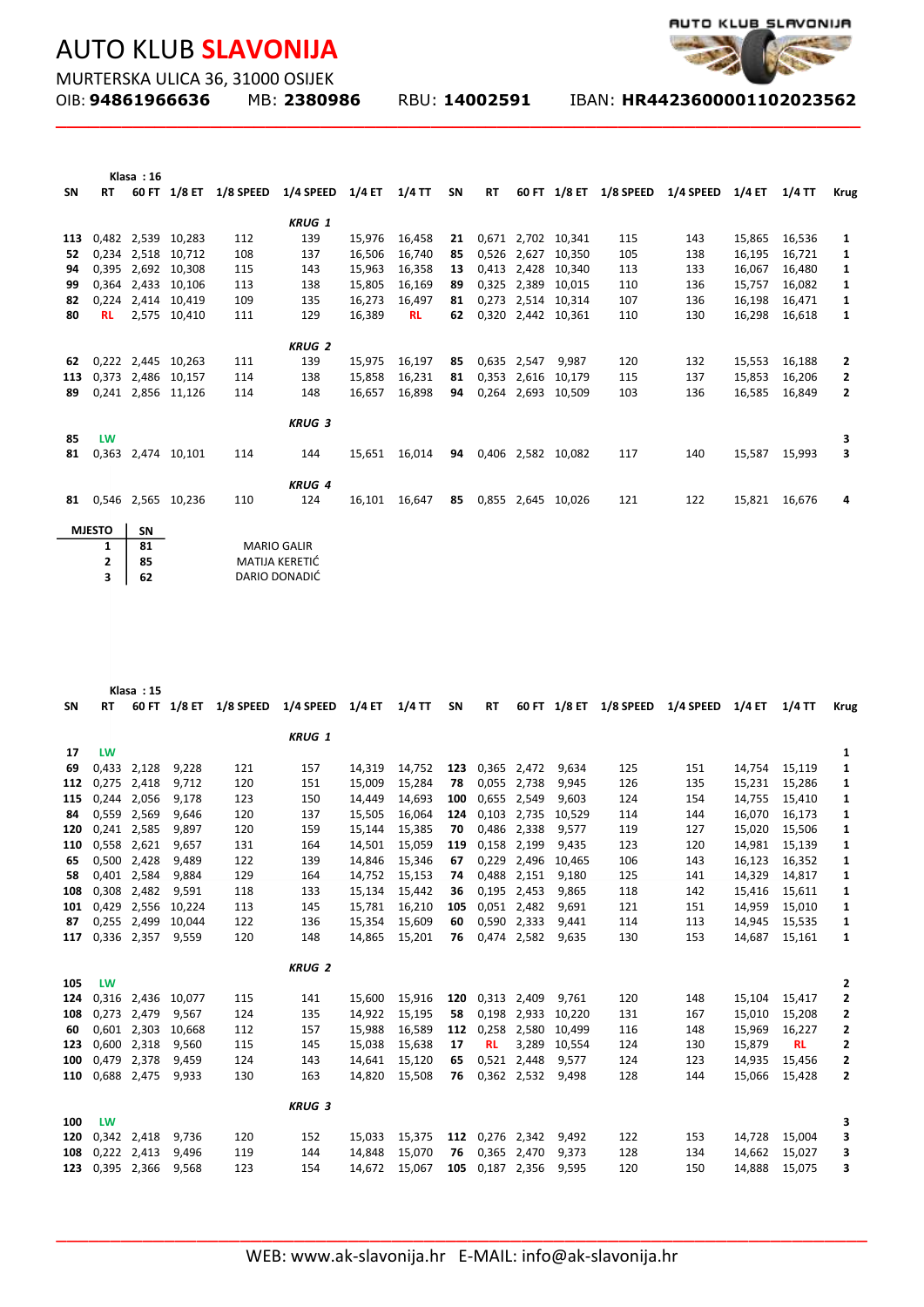

MURTERSKA ULICA 36, 31000 OSIJEK<br>OIB: **94861966636** MB: 23809

**\_\_\_\_\_\_\_\_\_\_\_\_\_\_\_\_\_\_\_\_\_\_\_\_\_\_\_\_\_\_\_\_\_\_\_\_\_\_\_\_\_\_\_\_\_\_\_\_\_\_\_\_\_\_\_\_\_\_\_\_\_\_\_\_\_\_\_\_\_\_\_\_\_**

OIB: **94861966636** MB: **2380986** RBU: **14002591** IBAN: **HR4423600001102023562** 

|    |                 |     |       |                   | <b>KRUG 4</b> |        |        |                 |       |     |     |        |        |   |
|----|-----------------|-----|-------|-------------------|---------------|--------|--------|-----------------|-------|-----|-----|--------|--------|---|
|    | 100 0,478 2,433 |     | 9.489 | 125               | 149           | 14,607 | 15,085 | 112 0,326 2,368 | 9.564 | 122 | 153 | 14,785 | 15,111 | 4 |
| 76 | 0,218 2,597     |     | 9,571 | 123               | 155           | 14,636 | 14,854 | 123 0,319 2,386 | 9,469 | 127 | 146 | 14,541 | 14,860 | 4 |
|    |                 |     |       |                   |               |        |        |                 |       |     |     |        |        |   |
|    | <b>MJESTO</b>   | SN  |       |                   |               |        |        |                 |       |     |     |        |        |   |
|    |                 | 100 |       | NEMANJA PETOŠEVIĆ |               |        |        |                 |       |     |     |        |        |   |
|    |                 | 112 |       | SAŠA DOMJAN       |               |        |        |                 |       |     |     |        |        |   |
|    |                 | 108 |       | ANTONIO ŠIMUNEC   |               |        |        |                 |       |     |     |        |        |   |

|    |           | Klasa: 14   |       |                        |                  |        |           |    |           |             |       |     |                                         |        |          |              |
|----|-----------|-------------|-------|------------------------|------------------|--------|-----------|----|-----------|-------------|-------|-----|-----------------------------------------|--------|----------|--------------|
| SΝ | <b>RT</b> |             |       | 60 FT 1/8 ET 1/8 SPEED | 1/4 SPEED 1/4 ET |        | $1/4$ TT  | SN | <b>RT</b> |             |       |     | 60 FT 1/8 ET 1/8 SPEED 1/4 SPEED 1/4 ET |        | $1/4$ TT | <b>Krug</b>  |
|    |           |             |       |                        | <b>KRUG 1</b>    |        |           |    |           |             |       |     |                                         |        |          |              |
| 63 | LW        |             |       |                        |                  |        |           |    |           |             |       |     |                                         |        |          | 1            |
| 40 |           | 0,342 1,946 | 8,694 | 124                    | 153              | 13,856 | 14,198    | 43 |           | 0,278 2,062 | 9,104 | 126 | 160                                     | 14,099 | 14,377   | 1            |
| 91 |           | 0,494 2,383 | 9,115 | 132                    | 166              | 13,923 | 14,417    | 75 |           | 0,263 2,560 | 9,189 | 138 | 148                                     | 14,096 | 14,359   | 1            |
| 73 |           | 0,250 2,258 | 9,002 | 130                    | 158              | 13,884 | 14,134    | 15 |           | 0,045 2,555 | 9,540 | 133 | 171                                     | 14,197 | 14,242   | 1            |
| 5  |           | 0,243 2,390 | 8,946 | 141                    | 144              | 13,719 | 13,962    | 56 | 0,287     | 2,277       | 8,957 | 135 | 169                                     | 13,635 | 13,922   | 1            |
| 19 |           | 0,401 2,345 | 9,037 | 132                    | 159              | 13,880 | 14,281    | 68 |           | 0,276 2,599 | 9,200 | 138 | 151                                     | 13,927 | 14,203   | 1            |
| 86 |           | 0,383 2,354 | 9,157 | 131                    | 157              | 14,075 | 14,458    | 48 |           | 0,165 2,307 | 9,574 | 128 | 157                                     | 14,586 | 14,751   | 1            |
| 96 |           | 0,709 2,158 | 8,639 | 134                    | 167              | 13,373 | 14,082    | 54 | 0,060     | 2,505       | 9,225 | 132 | 164                                     | 14,040 | 14,100   | 1            |
| 98 |           | 0,552 2,429 | 9,170 | 134                    | 170              | 13,866 | 14,418    | 61 |           | 0,316 2,216 | 9,022 | 129 | 146                                     | 13,995 | 14,311   | 1            |
| 95 |           | 0,094 2,345 | 9,366 | 128                    | 149              | 14,321 | 14,415    | 83 |           | 0,359 2,466 | 9,155 | 139 | 157                                     | 13,854 | 14,213   | 1            |
| 4  |           | 0,347 2,503 | 9,780 | 115                    | 160              | 14,921 | 15,268    | 79 |           | 0,196 2,366 | 9,248 | 129 | 159                                     | 14,251 | 14,447   | 1            |
|    |           |             |       |                        |                  |        |           |    |           |             |       |     |                                         |        |          |              |
|    |           |             |       |                        | <b>KRUG 2</b>    |        |           |    |           |             |       |     |                                         |        |          |              |
| 75 |           | 0,605 2,352 | 8,885 | 138                    | 125              | 14,090 | 14,695    | 40 |           | 0,354 2,036 | 9,350 | 126 | 161                                     | 14,364 | 14,718   | 2            |
| 83 |           | 0,283 2,280 | 8,759 | 141                    | 129              | 13,900 | 14,183    | 61 |           | 0,260 2,254 | 9,096 | 128 | 158                                     | 14,089 | 14,349   | 2            |
| 73 |           | 0,271 2,320 | 9,082 | 130                    | 164              | 13,952 | 14,223    | 63 |           | 0,209 2,232 | 8,929 | 132 | 149                                     | 13,867 | 14,076   | 2            |
| 79 |           | 0,220 2,348 | 9,281 | 127                    | 157              | 14,312 | 14,532    | 68 |           | 0,244 2,717 | 9,404 | 136 | 145                                     | 14,180 | 14,424   | 2            |
| 96 |           | 0,492 2,244 | 8,791 | 133                    | 167              | 13,557 | 14,049    | 86 |           | 0,238 2,380 | 9,119 | 132 | 165                                     | 13,943 | 14,181   | $\mathbf{2}$ |
|    |           |             |       |                        | <b>KRUG 3</b>    |        |           |    |           |             |       |     |                                         |        |          |              |
| 96 | LW        |             |       |                        |                  |        |           |    |           |             |       |     |                                         |        |          | з            |
| 75 | <b>RL</b> | 2,670       | 9,301 | 138                    | 173              | 13,885 | <b>RL</b> | 83 |           | 0,431 2,654 | 9,671 | 130 | 152                                     | 14,625 | 15,056   | з            |
| 68 |           | 0,552 2,411 | 9,009 | 137                    | 171              | 13,651 | 14,203    | 63 |           | 0,240 2,211 | 9,053 | 131 | 157                                     | 13,920 | 14,160   | з            |
|    |           |             |       |                        |                  |        |           |    |           |             |       |     |                                         |        |          |              |
|    |           |             |       |                        | <b>KRUG 4</b>    |        |           |    |           |             |       |     |                                         |        |          |              |
| 83 | LW        |             |       |                        |                  |        |           |    |           |             |       |     |                                         |        |          | 4            |
| 63 |           | 0,492 2,563 | 9,423 | 130                    | 163              | 14,299 | 14,791    | 96 |           | 0,368 2,334 | 8.948 | 133 | 146                                     | 13,904 | 14,272   | 4            |
|    |           |             |       |                        |                  |        |           |    |           |             |       |     |                                         |        |          |              |
|    |           |             |       |                        | <b>KRUG 5</b>    |        |           |    |           |             |       |     |                                         |        |          |              |
| 96 |           | 0,697 2,262 | 8,859 | 133                    | 167              | 13,621 | 14,318    | 83 |           | 0,300 2,570 | 9,310 | 138 | 161                                     | 13,970 | 14,270   | 5            |

| <b>MIFSTO</b> | ςN |                     |
|---------------|----|---------------------|
|               | 83 | <b>KARLO BERGER</b> |
|               | 96 | LUKA MARIĆ          |
|               | 63 | DENIS KRAJNOVIĆ     |

l,

|     |             | Klasa: 13       |        |           |               |        |           |    |                 |             |              |           |           |        |               |             |
|-----|-------------|-----------------|--------|-----------|---------------|--------|-----------|----|-----------------|-------------|--------------|-----------|-----------|--------|---------------|-------------|
| SN  | <b>RT</b>   | 60 FT           | 1/8 ET | 1/8 SPEED | 1/4 SPEED     | 1/4 ET | $1/4$ TT  | SΝ | <b>RT</b>       |             | 60 FT 1/8 ET | 1/8 SPEED | 1/4 SPEED | 1/4 ET | 1/4 TT        | <b>Krug</b> |
|     |             |                 |        |           | <b>KRUG 1</b> |        |           |    |                 |             |              |           |           |        |               |             |
| 18  |             | 0,321 2,384     | 8.665  | 151       | 162           | 12.956 | 13.277    | 71 |                 | 0,095 2,749 | 9.579        | 141       | 179       | 14.043 | 14.138        | 1           |
| 92  | 0,332 1,949 |                 | 7.668  | 142       | 135           | 12.586 | 12.918    | 3. |                 | 0,202 2,384 | 8.884        | 157       | 201       | 12.927 | 13.129        | -1          |
|     |             | 72 0,317 1,829  | 8.108  | 139       | 149           | 12.780 | 13.097    | 10 | 0,358 2,007     |             | 8.285        | 141       | 166       |        | 12,900 13,258 | 1           |
|     |             | 64 0,537 2,426  | 8.633  | 148       | 121           | 13.365 | 13,902    | 97 |                 | 0,280 2,349 | 9.326        | 128       | 163       | 14,257 | 14,537        | 1           |
| 77  |             | 0,187 2,304     | 8.837  | 136       | 167           | 13.548 | 13,735    | 30 | 0,173 1,881     |             | 8.297        | 138       | 140       |        | 13,113 13,286 | 1           |
| 122 | <b>RL</b>   | 2,565           | 9.192  | 132       | 177           | 13.822 | <b>RL</b> |    | 121 0,132 1,980 |             | 8.831        | 131       | 167       | 13,674 | 13,806        | 1           |
|     |             | 118 0,007 2,483 | 8.928  | 138       | 176           | 13.478 | 13.485    | 34 |                 | 0,266 2,217 | 8.610        | 146       | 168       | 13.171 | 13.437        | 1           |
|     |             |                 |        |           |               |        |           |    |                 |             |              |           |           |        |               |             |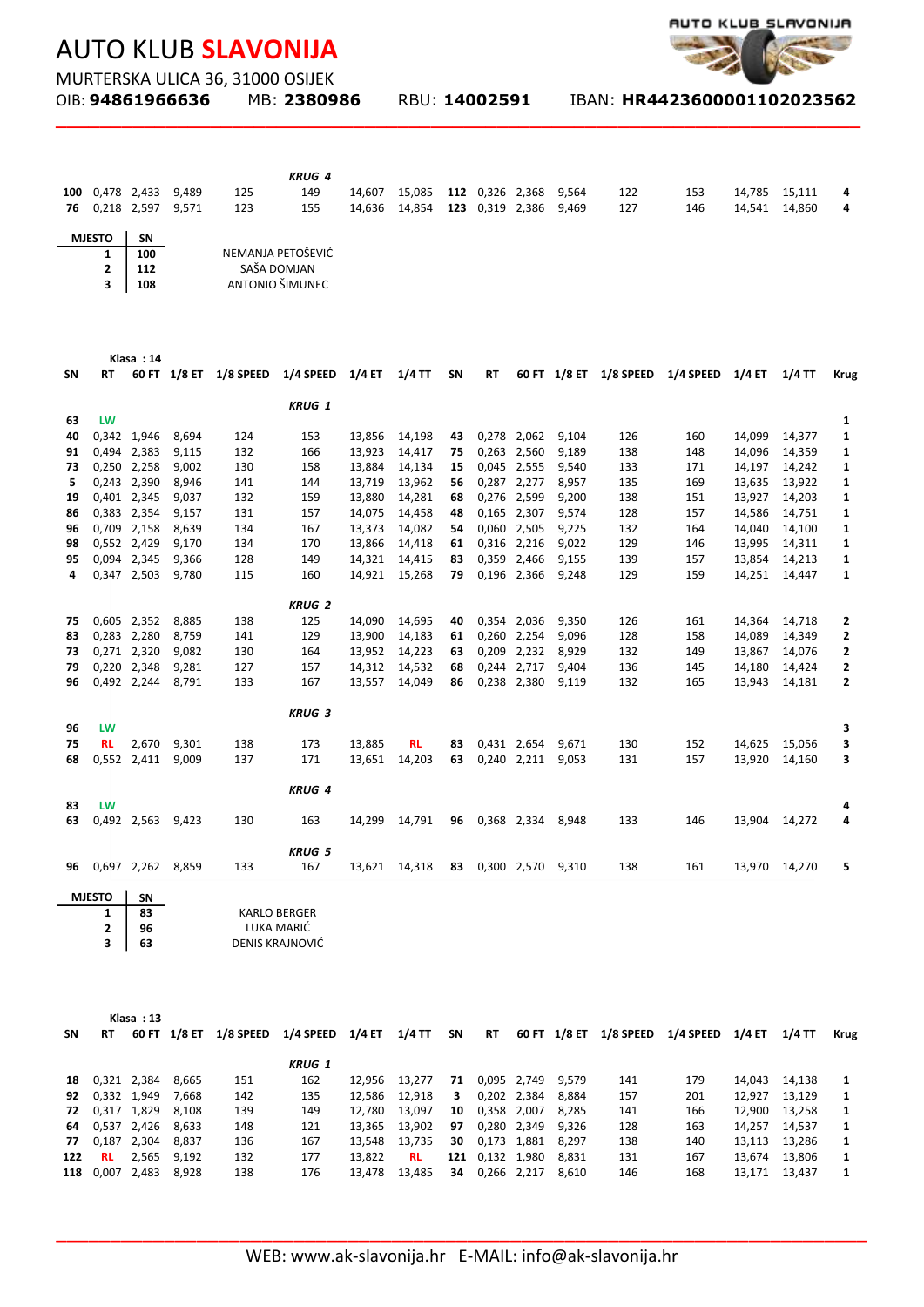

MURTERSKA ULICA 36, 31000 OSIJEK<br>OIB: **94861966636** MB: 23809

**\_\_\_\_\_\_\_\_\_\_\_\_\_\_\_\_\_\_\_\_\_\_\_\_\_\_\_\_\_\_\_\_\_\_\_\_\_\_\_\_\_\_\_\_\_\_\_\_\_\_\_\_\_\_\_\_\_\_\_\_\_\_\_\_\_\_\_\_\_\_\_\_\_**

OIB: **94861966636** MB: **2380986** RBU: **14002591** IBAN: **HR4423600001102023562** 

|     |               |             |       |     | <b>KRUG 2</b>          |        |        |    |           |             |       |     |     |        |           |   |
|-----|---------------|-------------|-------|-----|------------------------|--------|--------|----|-----------|-------------|-------|-----|-----|--------|-----------|---|
| 72  | LW            |             |       |     |                        |        |        |    |           |             |       |     |     |        |           | 2 |
| 34  |               | 0,290 2,180 | 8.706 | 134 | 168                    | 13,352 | 13,642 | 30 | 0,131     | 1,844       | 8,222 | 138 | 139 | 13,187 | 13,318    | 2 |
| 121 | 0,262 1,858   |             | 8,962 | 125 | 161                    | 14,001 | 14,263 | 18 | <b>RL</b> | 2,395       | 8,995 | 149 | 189 | 13,179 | <b>RL</b> | 2 |
| 64  |               | 0,268 2,353 | 8,590 | 149 | 196                    | 12,796 | 13,064 | 3  |           | 0,245 2,336 | 8,660 | 159 | 190 | 12,773 | 13,018    | 2 |
|     |               |             |       |     | <b>KRUG 3</b>          |        |        |    |           |             |       |     |     |        |           |   |
| 121 | 0,224 1,903   |             | 8,462 | 134 | 136                    | 13,586 | 13,810 | 72 | 0,389     | 1,867       | 8,163 | 139 | 135 | 13,112 | 13,501    | з |
| 3   |               | 0,289 2,319 | 8.644 | 157 | 206                    | 12,595 | 12,884 | 30 | 0,137     | 1,833       | 8,203 | 138 | 165 | 12,807 | 12,944    | 3 |
|     | <b>MJESTO</b> | <b>SN</b>   |       |     |                        |        |        |    |           |             |       |     |     |        |           |   |
|     | 1             | 72          |       |     | ROBERTO ŠUŠANJ         |        |        |    |           |             |       |     |     |        |           |   |
|     | 2             | 121         |       |     | <b>JURICA BRKLJAČA</b> |        |        |    |           |             |       |     |     |        |           |   |
|     | 3             | 64          |       |     | SINIŠA NJEŽIĆ          |        |        |    |           |             |       |     |     |        |           |   |

|     |               | Klasa: 12   |              |                        |                       |        |           |           |             |             |                          |                             |                                         |               |          |              |
|-----|---------------|-------------|--------------|------------------------|-----------------------|--------|-----------|-----------|-------------|-------------|--------------------------|-----------------------------|-----------------------------------------|---------------|----------|--------------|
| SN  | <b>RT</b>     |             |              | 60 FT 1/8 ET 1/8 SPEED | 1/4 SPEED 1/4 ET      |        | $1/4$ TT  | <b>SN</b> | <b>RT</b>   |             |                          |                             | 60 FT 1/8 ET 1/8 SPEED 1/4 SPEED 1/4 ET |               | $1/4$ TT | <b>Krug</b>  |
|     |               |             |              |                        | <b>KRUG 1</b>         |        |           |           |             |             |                          |                             |                                         |               |          |              |
| 38  |               | 0,174 1,850 | 8,174        | 141                    | 176                   | 12,646 | 12,820    | 20        |             | 0,169 2,158 | 8,683                    | 138                         | 165                                     | 13,360        | 13,529   | 1            |
| 59  |               | 0,134 2,083 | 8,026        | 160                    | 161                   | 12,386 | 12,520    | 26        |             | 0,365 1,767 | 7,447                    | 153                         | 155                                     | 11,737        | 12,102   | 1            |
| 49  |               | 0,484 1,836 | 7,705        | 135                    | 144                   | 12,759 | 13,243    | 11        |             |             | 0,219 2,738 11,870       | 107                         | 156                                     | 17,153        | 17,372   | 1            |
| 8   |               | 0,301 2,197 | 8,226        | 162                    | 213                   | 12,051 | 12,352    | 1         | 0,627 1,510 |             | $\overline{\phantom{a}}$ | $\mathcal{L}_{\mathcal{A}}$ | 161                                     | 11,463        | 12,090   | 1            |
| 125 |               | 0,287 2,517 | 9,049        | 151                    | 196                   | 13,059 | 13,346    | 25        | 0,194 2,410 |             | 8,955                    | 158                         | 184                                     | 12,958        | 13,152   | 1            |
| 93  |               | 0,633 2,585 | 11,148       | 102                    | 99                    | 18,143 | 18,776    | 149       | 0,277 1,890 |             | 7,574                    | 153                         | 187                                     | 11,751        | 12,028   | 1            |
| 66  |               | 0,372 1,829 | 7,480        | 153                    | 111                   | 12,463 | 12,835    | 32        |             | 0,078 1,997 | 8,836                    | 133                         | 129                                     | 13,974        | 14,052   | 1            |
| 47  | <b>RL</b>     | 2,066       | 8,864        | 98                     | 74                    | 17,393 | <b>RL</b> | 27        |             | 0,199 2,239 | 11,244                   | 86                          | 71                                      | 19,895        | 20,094   | 1            |
| 44  |               | 0,149 2,743 | 8,931        | 155                    | 198                   | 12,977 | 13,126    | 50        |             | 0,434 1,754 | 7,693                    | 149                         | 137                                     | 12,556        | 12,990   | 1            |
| 45  |               | 0,178 1,765 | 7,634        | 150                    | 167                   | 12,250 | 12,428    | 42        |             | 0,319 2,359 | 8,211                    | 157                         | 198                                     | 12,250        | 12,569   | 1            |
| 14  | <b>RL</b>     |             | 2,337 12,442 | 82                     | 128                   | 19,358 | <b>RL</b> | 31        |             | 0,350 2,242 | 9,758                    | 114                         | 134                                     | 15,293        | 15,643   | 1            |
|     |               |             |              |                        |                       |        |           |           |             |             |                          |                             |                                         |               |          |              |
|     |               |             |              |                        | <b>KRUG 2</b>         |        |           |           |             |             |                          |                             |                                         |               |          |              |
| 149 | <b>LW</b>     |             |              |                        |                       |        |           |           |             |             |                          |                             |                                         |               |          | 2            |
| 27  |               | 0,147 2,126 | 8,094        | 156                    | 96                    | 13,409 | 13,556    | 25        |             | 0,263 2,381 | 9,565                    | 127                         | 95                                      | 15,930        | 16,193   | $\mathbf{2}$ |
| 49  |               | 0,351 1,746 | 7,361        | 153                    | 129                   | 11,848 | 12,199    | 50        |             | 0,142 1,761 | 7,647                    | 150                         | 157                                     | 11,815        | 11,957   | 2            |
| 31  |               | 0,293 2,180 | 8,034        | 164                    | 212                   | 11,860 | 12,153    | 26        |             | 0,242 1,733 | 7,416                    | 153                         | 142                                     | 11,809        | 12,051   | 2            |
| 38  |               | 0,146 1,917 | 9,336        | 129                    | 106                   | 14,990 | 15,136    | 1         |             | 0,673 1,532 | 7,244                    | 155                         | 138                                     | 11,693        | 12,366   | 2            |
| 45  |               | 0,143 1,733 | 7,590        | 150                    | 181                   | 11,876 | 12,019    | 66        |             | 0,383 1,825 | 7,510                    | 154                         | 182                                     | 11,681        | 12,064   | $\mathbf{z}$ |
|     |               |             |              |                        | <b>KRUG 3</b>         |        |           |           |             |             |                          |                             |                                         |               |          |              |
| 49  |               | 0,368 1,756 | 7,301        | 158                    | 153                   | 11,479 | 11,847    | 27        | 0,173 2,120 |             | 7,968                    | 165                         | 156                                     | 11,964        | 12,137   | 3            |
| 26  |               | 0,366 1,766 | 7,474        | 153                    | 172                   | 11,673 | 12,039    | 149       | 0,327 1,818 |             | 7,513                    | 153                         | 188                                     | 11,706        | 12,033   | 3            |
| 45  |               | 0,088 1,751 | 7,570        | 151                    | 164                   | 11,943 | 12,031    | 1         |             | 0,614 1,517 | 7,445                    | 153                         | 179                                     | 11,752        | 12,366   | 3            |
|     |               |             |              |                        |                       |        |           |           |             |             |                          |                             |                                         |               |          |              |
|     |               |             |              |                        | <b>KRUG 4</b>         |        |           |           |             |             |                          |                             |                                         |               |          |              |
| 45  | LW            |             |              |                        |                       |        |           |           |             |             |                          |                             |                                         |               |          | 4            |
| 149 |               | 0,100 2,076 | 7,757        | 153                    | 188                   | 11,948 | 12,048    | 27        | 0,107 2,067 |             | 7,835                    | 166                         | 186                                     | 11,922 12,029 |          | 4            |
|     |               |             |              |                        |                       |        |           |           |             |             |                          |                             |                                         |               |          |              |
|     |               |             |              |                        | <b>KRUG 5</b>         |        |           |           |             |             |                          |                             |                                         |               |          |              |
| 45  |               | 0,109 1,749 | 7.540        | 151                    | 153                   | 12,269 | 12,378    | 27        | 0,103 2,078 |             | 8,982                    | 157                         | 188                                     | 12,955        | 13,058   | 5            |
|     | <b>MJESTO</b> | SN          |              |                        |                       |        |           |           |             |             |                          |                             |                                         |               |          |              |
|     | 1             | 45          |              |                        | <b>JOSIP PLODINEC</b> |        |           |           |             |             |                          |                             |                                         |               |          |              |
|     | $\mathbf{2}$  | 27          |              |                        | TOMISLAV POPINJAČ     |        |           |           |             |             |                          |                             |                                         |               |          |              |
|     | 3             | 149         |              |                        | <b>ANA ERAK</b>       |        |           |           |             |             |                          |                             |                                         |               |          |              |

\_\_\_\_\_\_\_\_\_\_\_\_\_\_\_\_\_\_\_\_\_\_\_\_\_\_\_\_\_\_\_\_\_\_\_\_\_\_\_\_\_\_\_\_\_\_\_\_\_\_\_\_\_\_\_\_\_\_\_\_\_\_\_\_\_\_\_\_\_\_\_\_\_\_\_ WEB: www.ak-slavonija.hr E-MAIL: info@ak-slavonija.hr